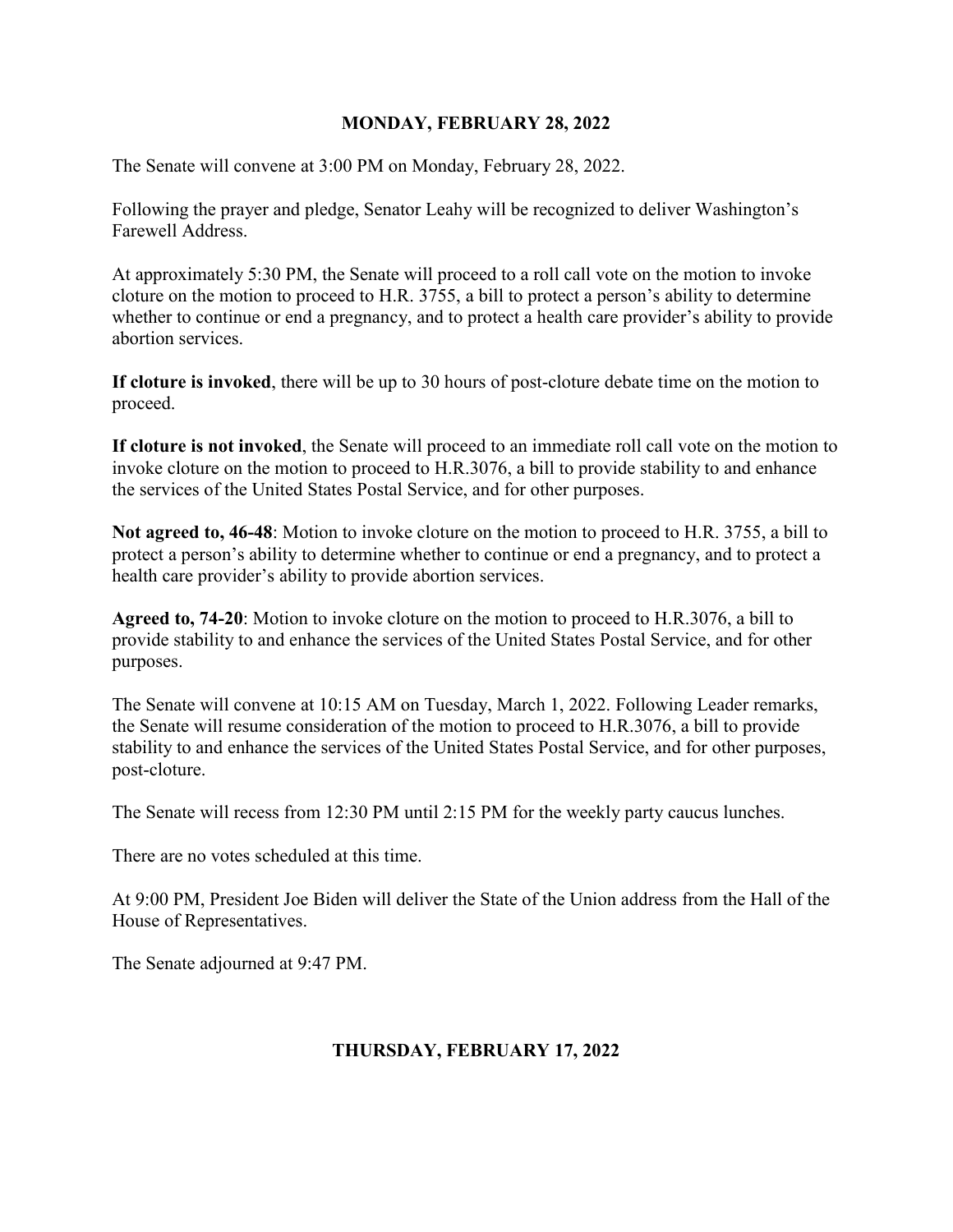The Senate will convene at 10:30am on Thursday, February 17, 2022. Following Leader remarks and the conclusion of morning business, the Senate will resume consideration of Calendar #267, H.R. 6617 (The Continuing Resolution).

Absent an agreement, at 1:00pm the Senate will vote on the motion to invoke cloture on the motion to proceed to H.R. 6617.

By a vote of **65-30**, the Senate invoked cloture on the the motion to proceed to HR 6617, the Continuing Resolution through March 11th.

**Not agreed to 46-47**: Lee amendment #4929 (To prohibit funding for COVID-19 vaccine mandates).

**Not agreed to 44-49**: Cruz amendment #4927 (Prohibit Federal funding for schools that enforce COVID-19 vaccine mandates on children in order to protect the rights of parents to make medical decisions that affect their child).

**Not agreed to, 47-45**: Braun amendment #4930 (To strike the Statutory PAYGO exemption and require balanced budgets in concurrent resolutions on the budget). Subject to a 60-vote affirmative threshold.

By a vote of **65-27**, the Senate **PASSED** H.R.6617 (Continuing Resolution through March 11th, 2022). Subject to a 60-vote affirmative threshold.

## *Executive Session*

The Senate confirmed the following nominations, by voice vote:

- Michele Taylor for the rank of Ambassador during her tenure of service as United Sates Representative to the UN Human Rights Council.
- Kamilah Forbes to be a Member of the National Council on the Arts for a term expiring September 3, 2026.
- Christi A. Grimm to be Inspector General, Department of Health and Human Services.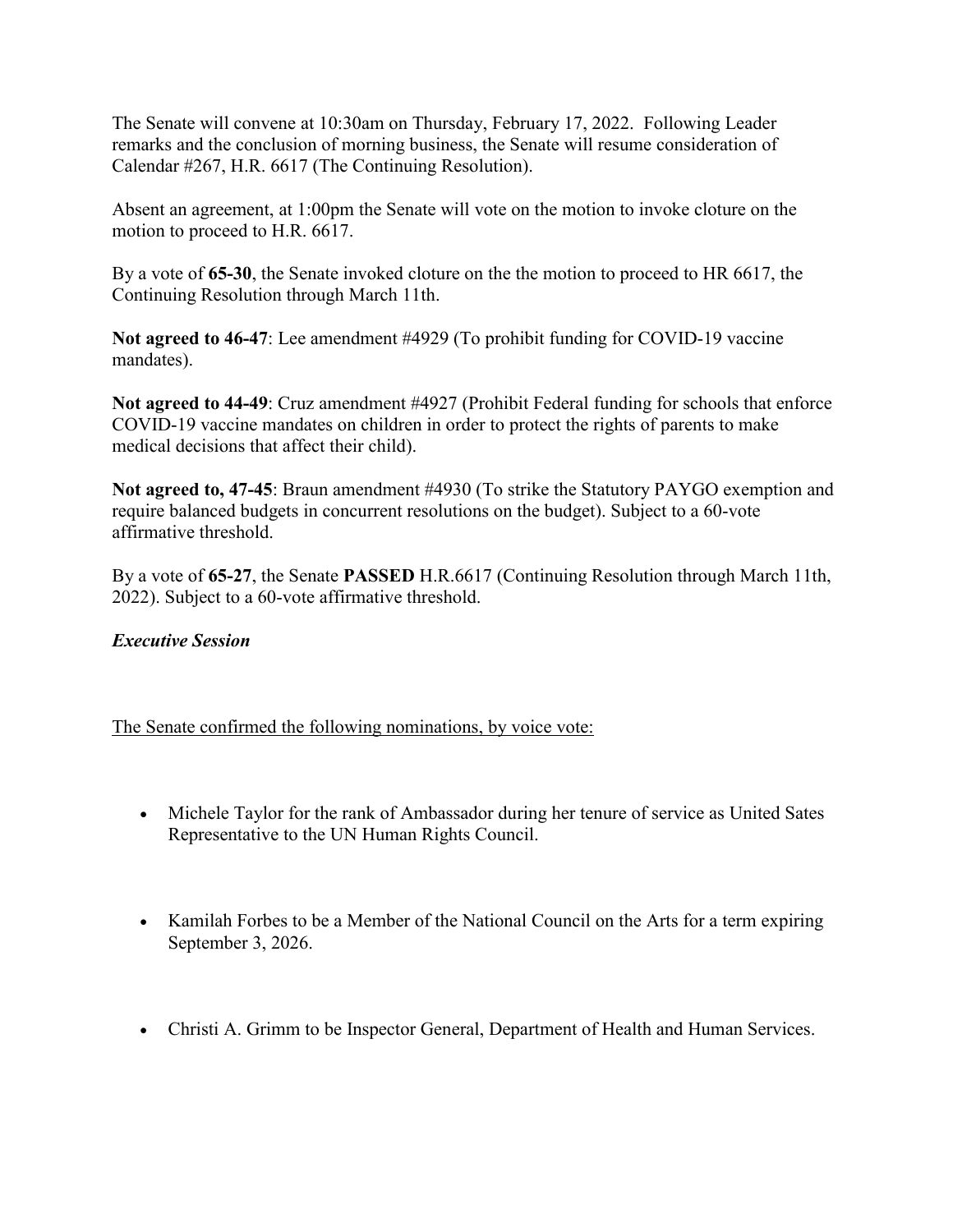- Margaret A. Burnham to be a Member of the Civil Rights Cold Case Records Review Board.
- Gabrielle M. Dudley to be a Member of the Civil Rights Cold Case Records Review Board.
- Henry Klibanoff to be a Member of the Civil Rights Cold Case Records Review Board.
- Brenda E. Stevenson to be a Member of the Civil Rights Cold Case Records Review Board.
- Parisa Salehi to be Inspector General, Export-Import Bank.
- Brian Michael Tomney to be Inspector General of the Federal Housing Finance Agency.
- Betty Y. Jang to be a Member of the Board of Trustees of the Harry S Truman Scholarship Foundation for a term expiring December 10, 2023.
- Martha Williams to be Director of the US Fish and Wildlife Service.

The Senate confirmed the following nominations, en bloc, by unanimous consent:

## AIR FORCE

Col. Jonathan C. Rice IV to be Brigadier General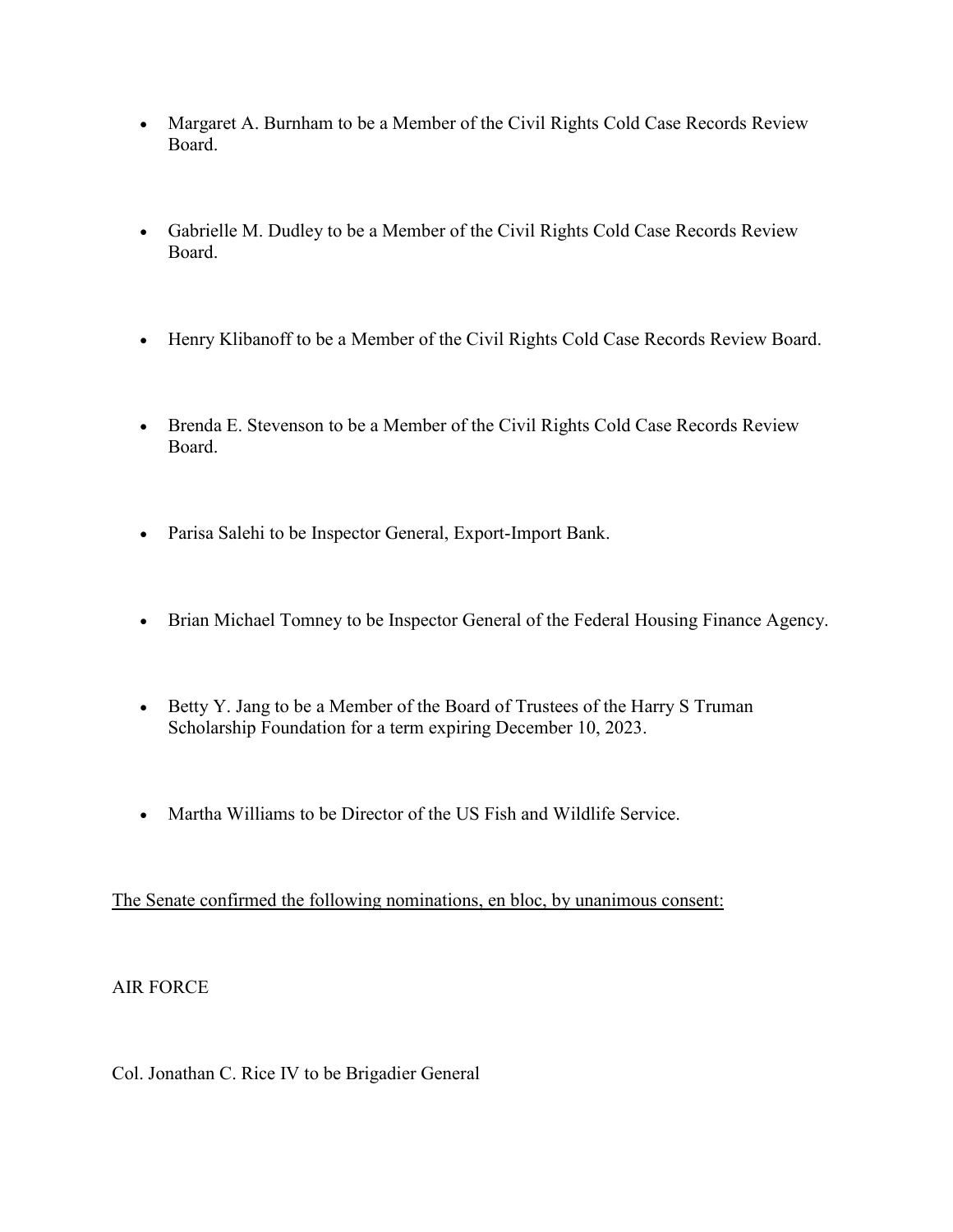*The following to be Brigadier General:* Col. David W. Bennett Col. Karl S. Bowers, Jr.

Col. Shawn G. Ryan

Col. Robert M. Sage to be Brigadier General

## *The following to be Major General:*

Brig. Gen. Benjamin M. Cason

Brig. Gen. Thomas D. Crimmins

Brig. Gen. Timothy J. Donnellan

Brig. Gen. Virginia I. Gaglio

Brig. Gen. Michele K. LaMontagne

Brig. Gen. Paul N. Loiselle

Brig. Gen. Gerald E. McDonald

Brig. Gen. Steven D. Michaud

Brig. Gen. Patrick R. Renwick

Brig. Gen. James G. Silvasy

Brig. Gen. Michael A. Valle

Brig. Gen. Wendy B. Wenke

Brig. Gen. Jeffrey L. Wilkinson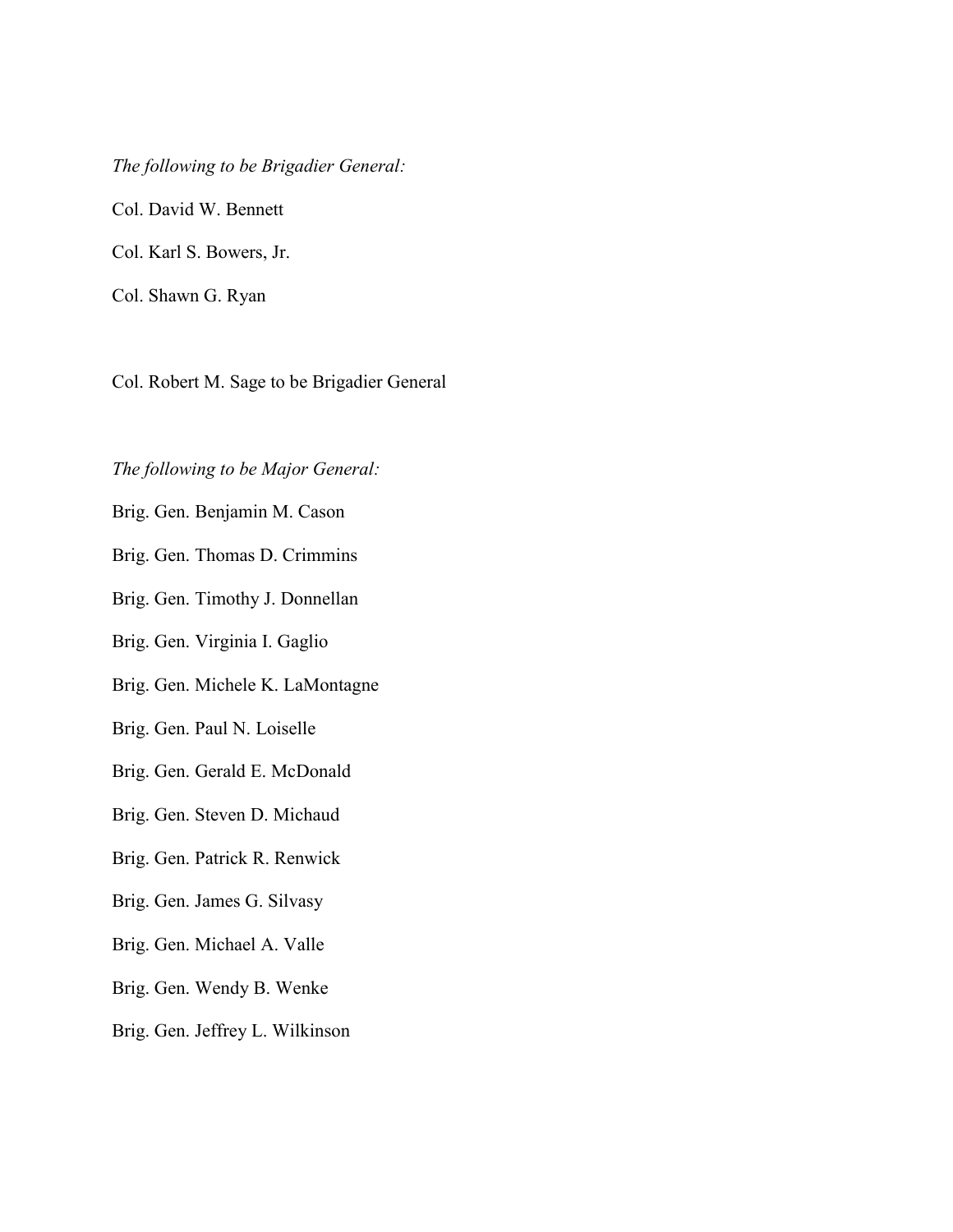Brig. Gen. Meaghan Q. LeClerc to be Major General

*The following to be Major General:* Brig. Gen. Paul D. Johnson Brig. Gen. Mark A. Maldonado

*The following to be Major General:* Brig. Gen. Michael L. Ahmann Brig. Gen. Keith G. MacDonald Brig. Gen. Edward L. Vaughan, IV

Brig. Gen. April D. Vogel to be Major General

Brig. Gen. Shawn N. Bratton to be Major General

*The following to be Brigadier General:*

Col. William R. Davis

Col. Francisco J. Dominguez

Col. Michael T. Dotson

Col. Gregg J. Hesterman

Col. Kevin E. Jacobs

Col. Clarence K. Maynus, Jr.

Col. Stephanie S. Samenus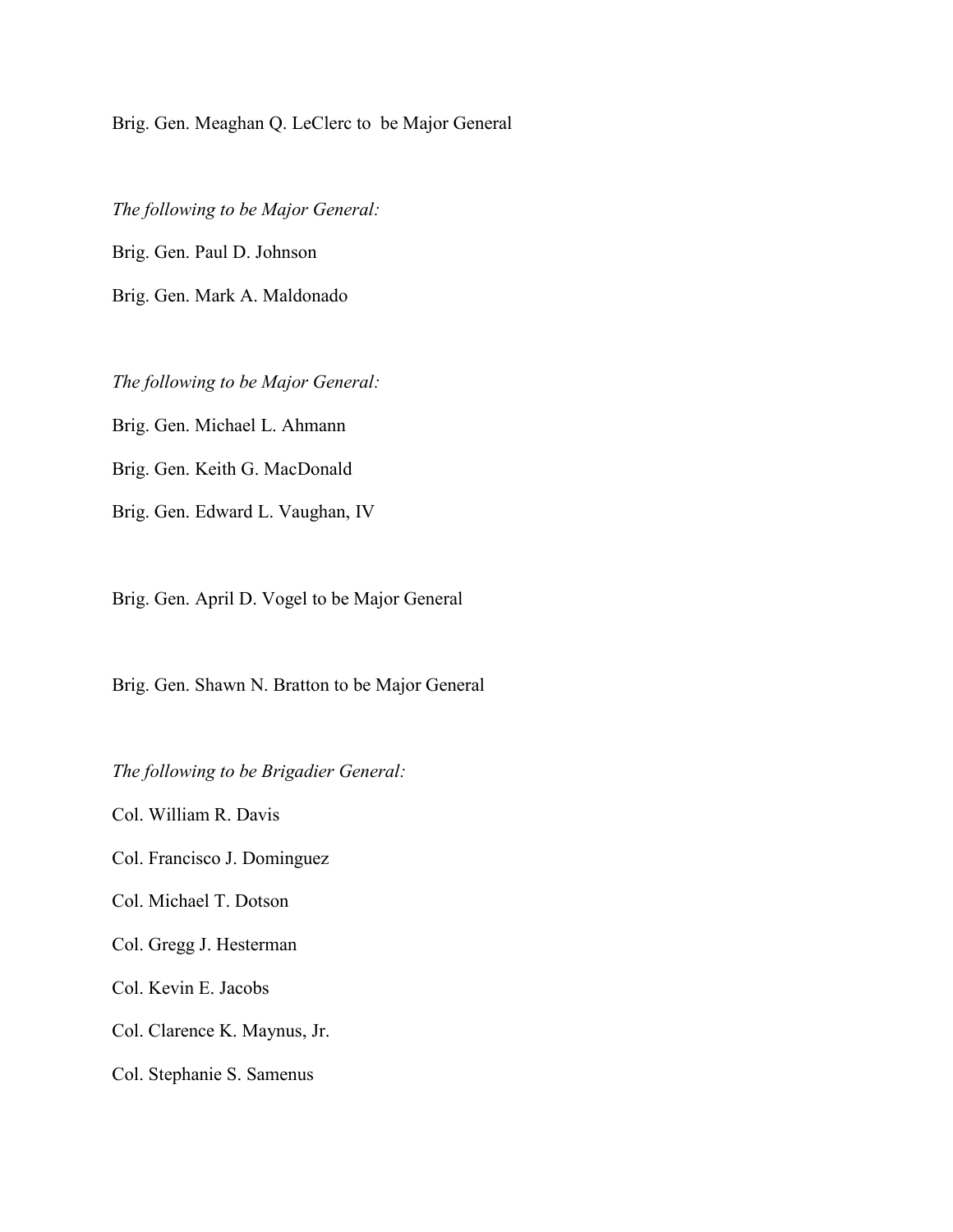Col. Ginger D. Turcotte

Brig. Gen. Edward S. Jones to be Major General

#### MARINE CORPS

Maj. Gen. Gregg P. Olson to be Lieutenant General

#### ARMY

Lt. Gen. Michael E. Kurilla to be General

*The following to be Major General:*

Brig. Gen. Dianne M. Del Rosso

Brig. Gen. Walter M. Duzzny

Brig. Gen. Cheryn L. Fasano

Brig. Gen. Ernest Litynski

Brig. Gen. Tony L. Wright

*The following to be Brigadier General:* Col. Christopher W. Cook Col. Kirk P. Dailey Col. Kelly A. Hagenbeck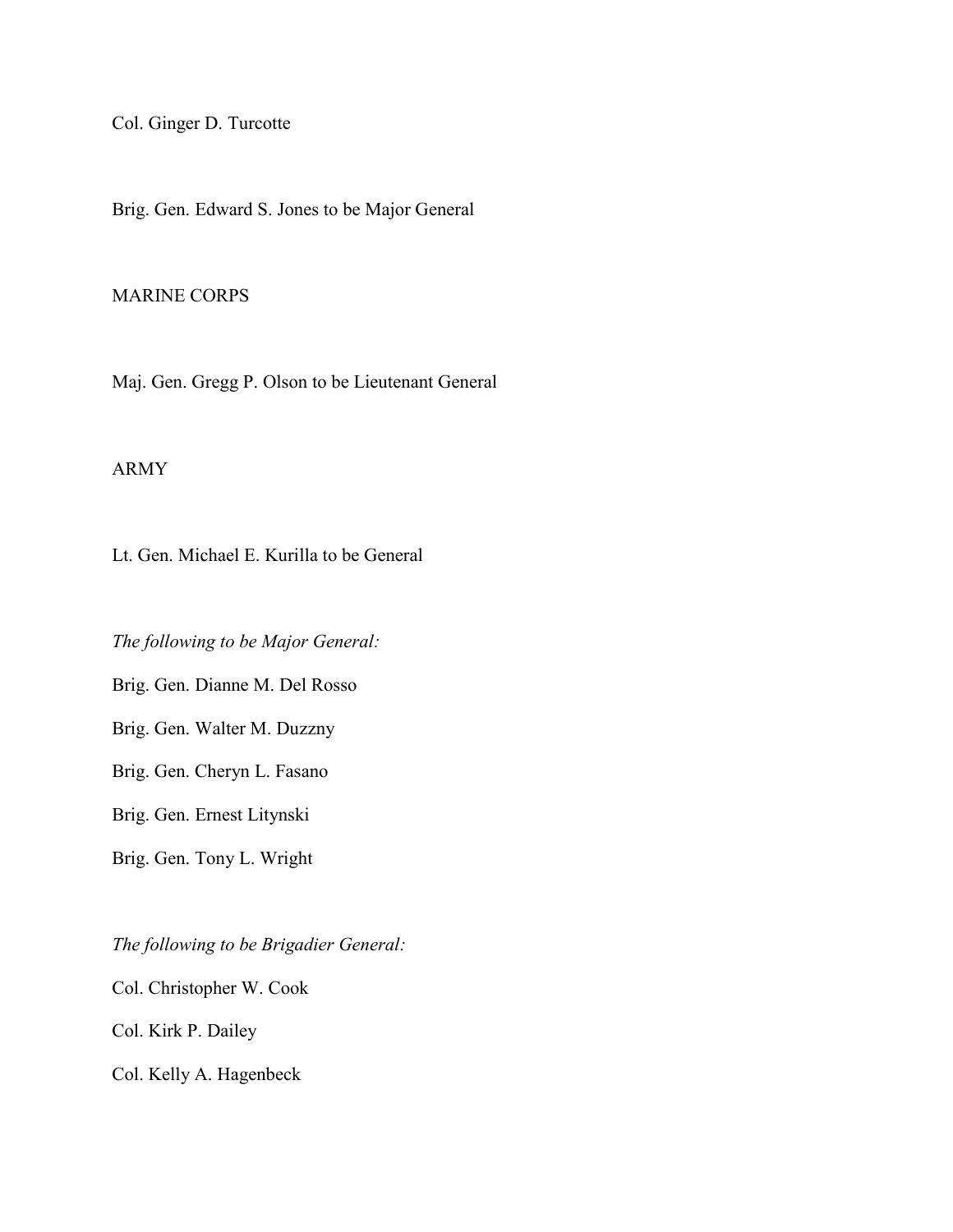Col. Kimberly K. Hamilton Col. Steven D. Hayden Col. Karen S. Monday-Gresham Col. Royce P. Resoso Col. Christine V. Rummel Col. Jon E. Solem Col. Blaise Zandoli

Maj. Gen. Christopher T. Donahue to be Lieutenant General

Maj. Gen. Douglas A. Sims, II – to be Lieutenant General

#### NAVY

*The following to be Rear Admiral (lower half):* Capt. Brian H. Bennett Capt. Maximilian Clark Capt. Adan G. Cruz Capt. Kavon Hakimzadeh Capt. Stephen J. Jackson Capt. Kevin M. Kennedy Capt. Brett W. Mietus Capt. Thomas P. Moninger Capt. Martin J. Muckian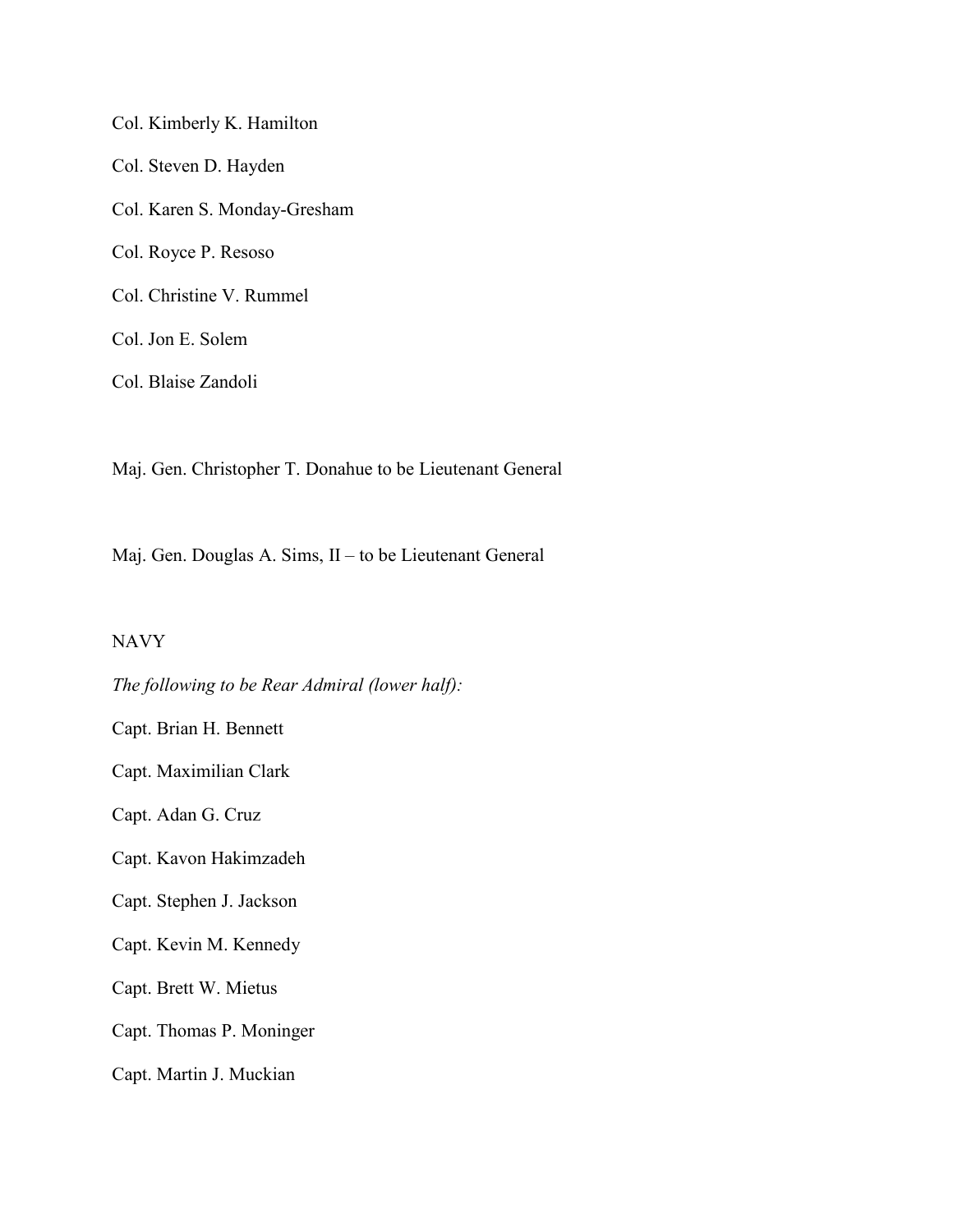Capt. Gregory D. Newkirk Capt. Matthew C. Paradise Capt. Chase D. Patrick Capt. Bradley N. Rosen Capt. Christopher D. Stone Capt. Nicholas R. Tilbrook Capt. Alexis T. Walker Capt. David P. Walt Capt. Robert E. Wirth Capt. Michael S. Wosje

#### And all nominations on the Secretary's desk in the Air Force, Army, and Marine Corps.

Leader Schumer filed cloture on the motion to proceed to H.R. 3755 (Women's Health Protection Act of 2021).

Leader Schumer filed cloture on the motion to proceed to H.R. 3076, Postal Service Reform Act of 2022.

The Senate passed by voice vote: Senate Resolution 519, Supporting an independent and democratic Ukraine against any further Russian military invasion and for other purposes.

The Senate agreed to/passed the following items by voice vote:

- A resolution supporting an independent and democratic Ukraine against any further Russian military invasion, and for other purposes. (S.Res.519)
- A resolution designating the week of February 21 through February 25, 2022, as "Public Schools Week". (S.Res.520)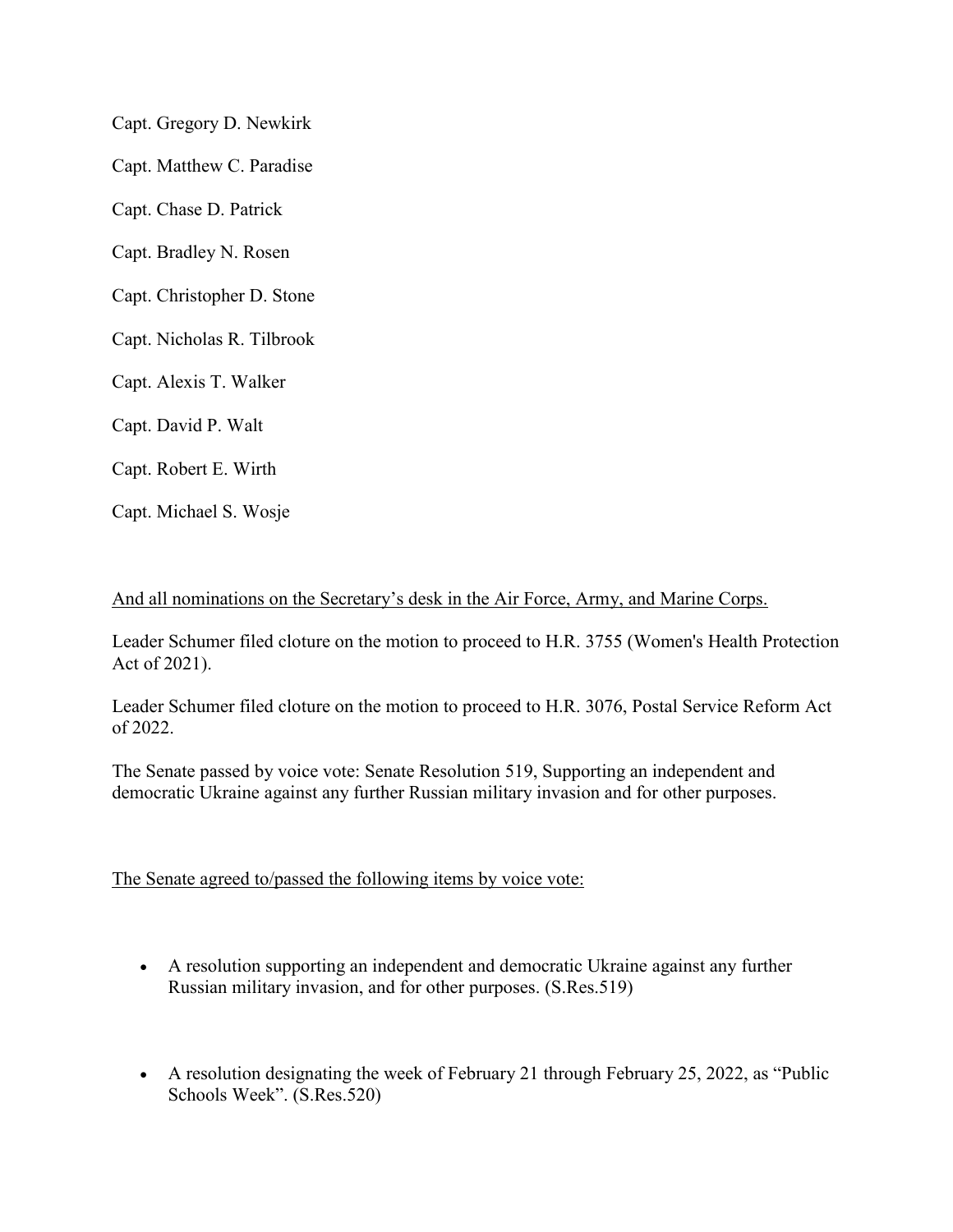- A bill to address behavioral health and well-being among health care professionals. (H.R.1667)
- A bill to amend the Public Health Service Act to provide that the authority of the Director of the National Institute on Minority Health and Health Disparities to make certain research endowments applies with respect to both current and former centers of excellence, and for other purposes.(H.R.189)
- A bill to amend the Ethics in Government Act of 1978 to provide for a periodic transaction reporting requirement for Federal judicial officers and the online publication of financial disclosure reports of Federal judicial officers, and for other purposes. (S.3059, as amended by the Cornyn amendment in the nature of a substitute (4931), which was agreed to by unanimous consent)
- A bill to require the Secretary of the Treasury to mint commemorative coins in recognition of the Bicentennial of Harriet Tubman's birth. (S.697)

The Senate agreed to the following resolutions, en bloc, by unanimous consent:

- A resolution celebrating Black History Month. (S.Res.521)
- A resolution congratulating the Los Angeles Rams on their victory in Super Bowl LVI. (S.Res.522)
- A resolution designating February 28, 2022, as "Rare Disease Day". (S.Res.523)
- A resolution expressing support for the designation of February 19 through February 26, 2022, as ''National FFA Week'', recognizing the important role of the National FFA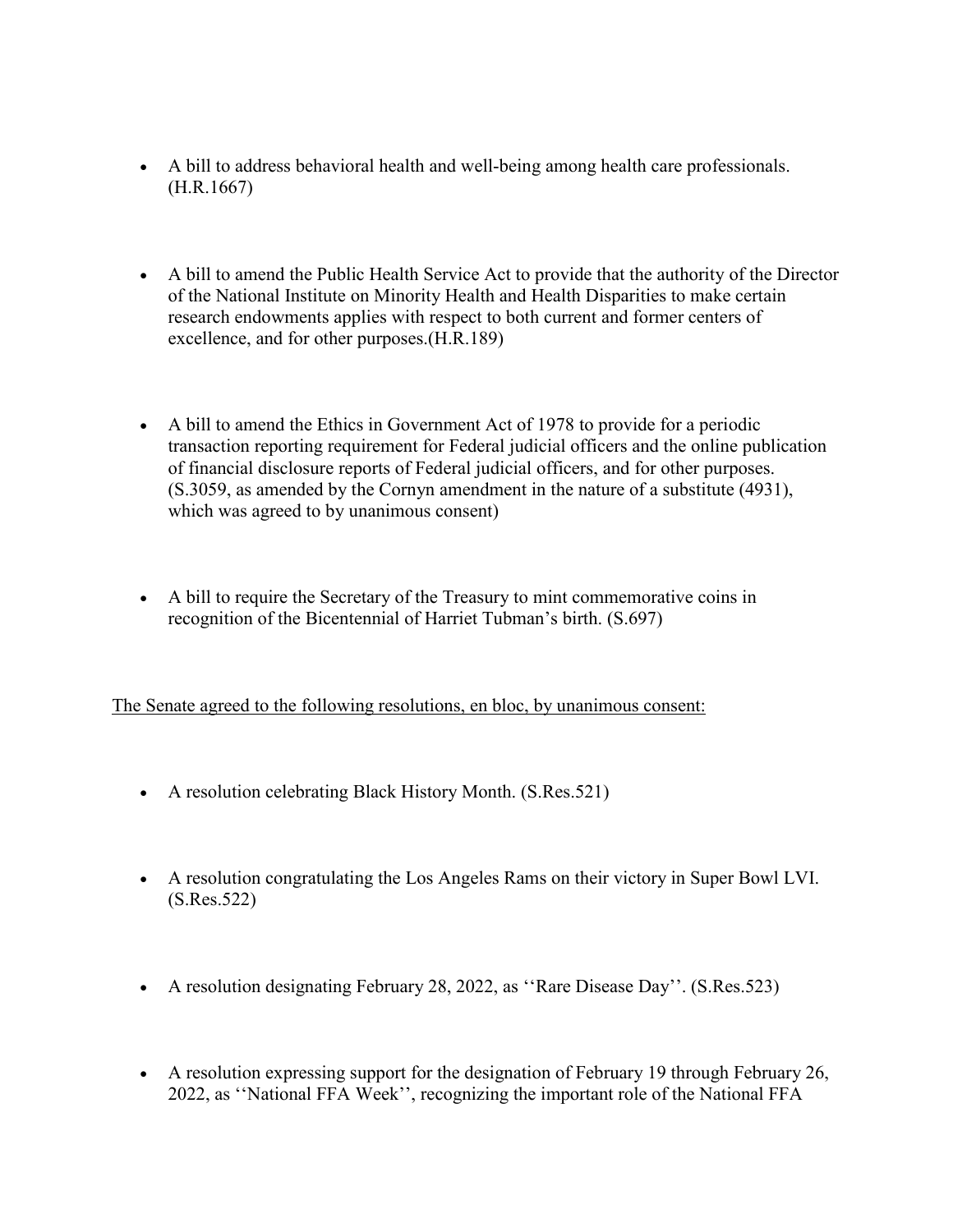Organization in developing the next generation of leaders who will change the world, and celebrating 70 years of the National FFA Organization's membership magazine, originally called The National Future Farmer, now called New Horizons. (S.Res.524)

- A resolution recognizing March 1, 2022, as the 150th anniversary of the establishment of Yellowstone National Park, which spans the States of Wyoming, Montana, and Idaho. (S.Res.525)
- A resolution condemning the antisemitic terrorist attack that occurred at Congregation Beth Israel Synagogue on January 15, 2022, in Colleyville, Texas, expressing gratitude that no innocent lives were lost, and applauding the dedication and bravery of law enforcement and emergency response officials in responding to the attack. (S.Res.256)

The Senate passed the following bills by unanimous consent:

- A bill to improve the Iraq and Afghanistan Service Grant and the Children of Fallen Heroes Grant. (S.3373)
- A bill to provide for the application of certain provisions of the Secure Rural Schools and Community Self-Determination Act of 2000 for fiscal year 2021. (S.3706)

*Rule 14*

The Senate began the Rule 14 process to place the following bill directly on the Calendar:

• A bill to provide for a coordinated Federal research initiative to ensure continued United States leadership in engineering biology.(H.R.4521)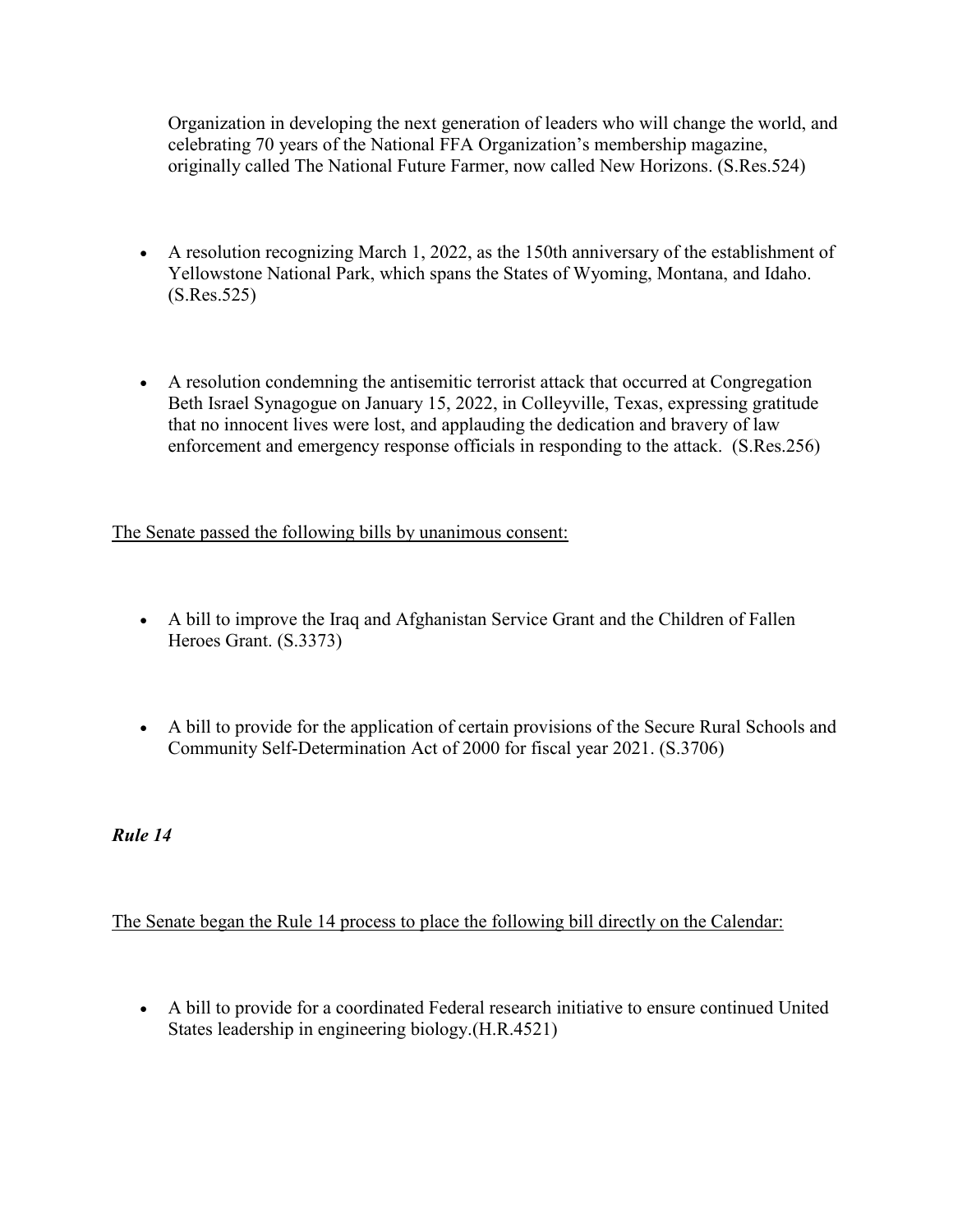The Senate will convene for pro forma sessions only with no business conducted on the following dates and times:

Friday, February 18th at 9am Tuesday, February 22nd at 3pm Friday, February 25th at 2pm

The Senate will convene at 3:00 PM on Monday, February 28, 2022. Senator Leahy will be recognized to deliver Washington's Farewell Address. At 5:30 PM, the Senate will vote on the motion to invoke cloture on the motion to proceed to H.R. 3755 (Women's Health Protection Act of 2021).

Tonight, Leader Schumer filed cloture on the following:

- 1. Motion to proceed to H.R. 3755 (Women's Health Protection Act of 2021).
- 2. Motion to proceed to H.R. 3076, (Postal Service Reform Act of 2022).

The Senate adjourned at 8:17 PM.

## **WEDNESDAY, FEBRUARY 16, 2022**

The Senate will convene at 10:00 AM on Wednesday, February 16, 2022.

At 11:30 AM, the Senate will proceed to two roll call votes:

- 1. Motion to Invoke Cloture on Executive Calendar #692 Celeste Ann Wallander to be an Assistant Secretary of Defense.
- 2. Motion to Invoke Cloture on Executive Calendar #476 David A. Honey to be Deputy Under Secretary of Defense.

At 3:30 PM, if cloture is invoked, the Senate will proceed to two roll call votes:

- 1. Confirmation of Executive Calendar #692 Celeste Ann Wallander to be an Assistant Secretary of Defense.
- 2. Confirmation of Executive Calendar #476 David A. Honey to be Deputy Under Secretary of Defense.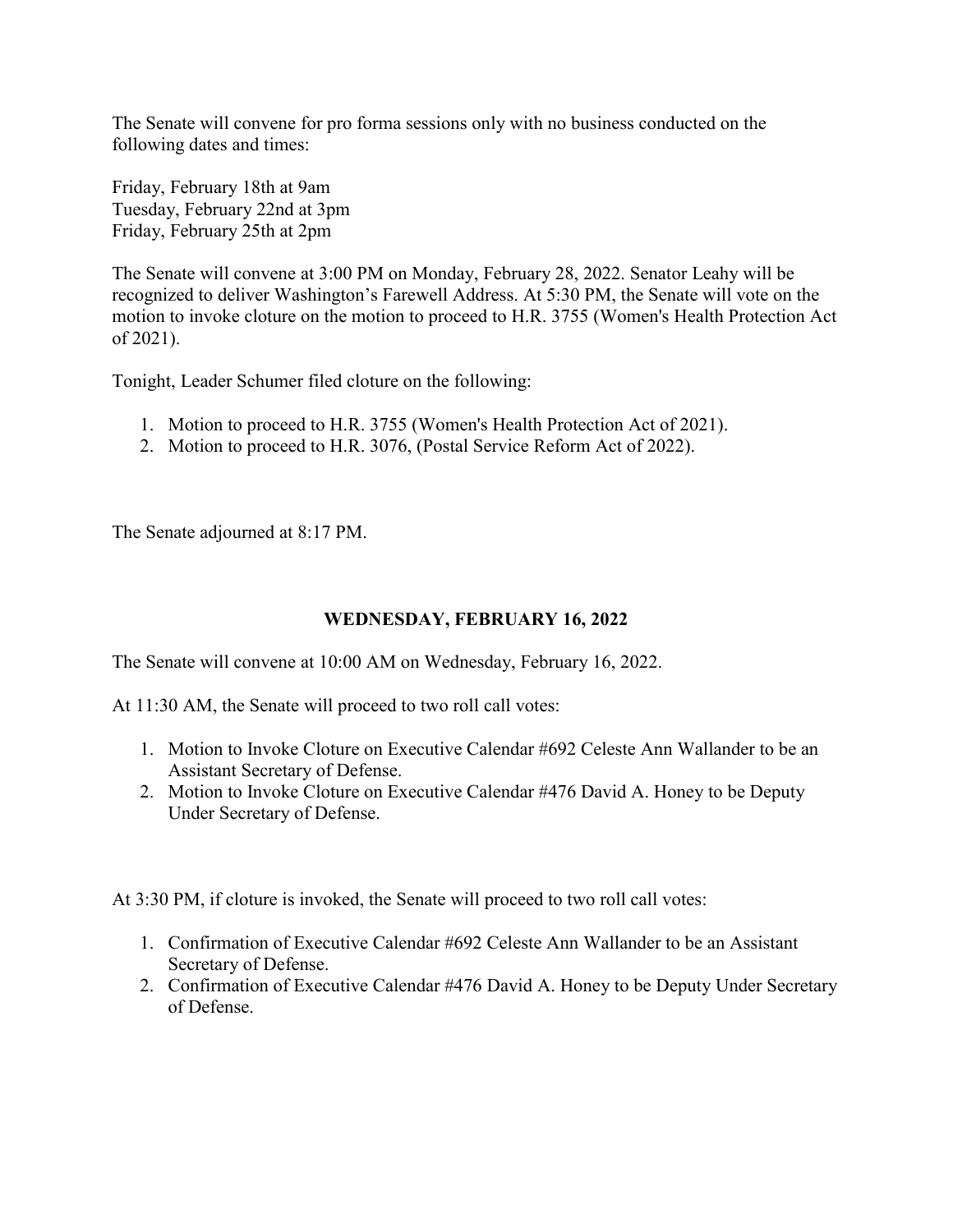Yesterday Leader Schumer filed cloture on the Motion to Proceed to Cal. #267, H.R. 6617 (The Continuing Resolution).

By a vote of **81-13**, the Senate **invoked cloture** on Executive Calendar #692 Celeste Ann Wallander to be an Assistant Secretary of Defense.

By a vote of **93-3**, the Senate **invoked cloture** on Executive Calendar #476 David A. Honey to be Deputy Under Secretary of Defense.

By a vote of **83-13**, the nomination is **confirmed**: Executive Calendar #692 Celeste Ann Wallander to be an Assistant Secretary of Defense.

By a vote of **94-1**, the nomination is **confirmed**: Executive Calendar #476: David A. Honey, of Virginia, to be Deputy Under Secretary of Defense, vice Lisa Porter, resigned.

The Senate stands adjourned until February 17, 2022 at 10:30am. Following Leader remarks and the conclusion of morning business, the Senate will resume consideration of Calendar #267, H.R. 6617 (The Continuing Resolution).

The cloture motion will ripen at 1:00pm and the Senate will vote on the motion to invoke cloture on the motion to proceed to H.R. 6617.

The Senate adjourned at 6:20pm.

## **TUESDAY, FEBRUARY 15, 2022**

The Senate will convene at 10:00 AM on Tuesday, February 15, 2022.

At 12:00 Noon, the Senate will vote on confirmation of the nomination of Robert McKinnon Califf, of North Carolina, to be Commissioner of Food and Drugs, Department of Health and Human Services.

Following the vote on the Califf nomination, the Senate will recess until 2:15 PM for the weekly party caucus lunches.

The Senate convened and proceeded with Leader remarks.

The Senate completed the Rule 14 process to place the following bill directly on the Calendar:

A bill to provide stability to and enhance the services of the United States Postal Service, and for other purposes. (H.R.3076, as corrected by the House).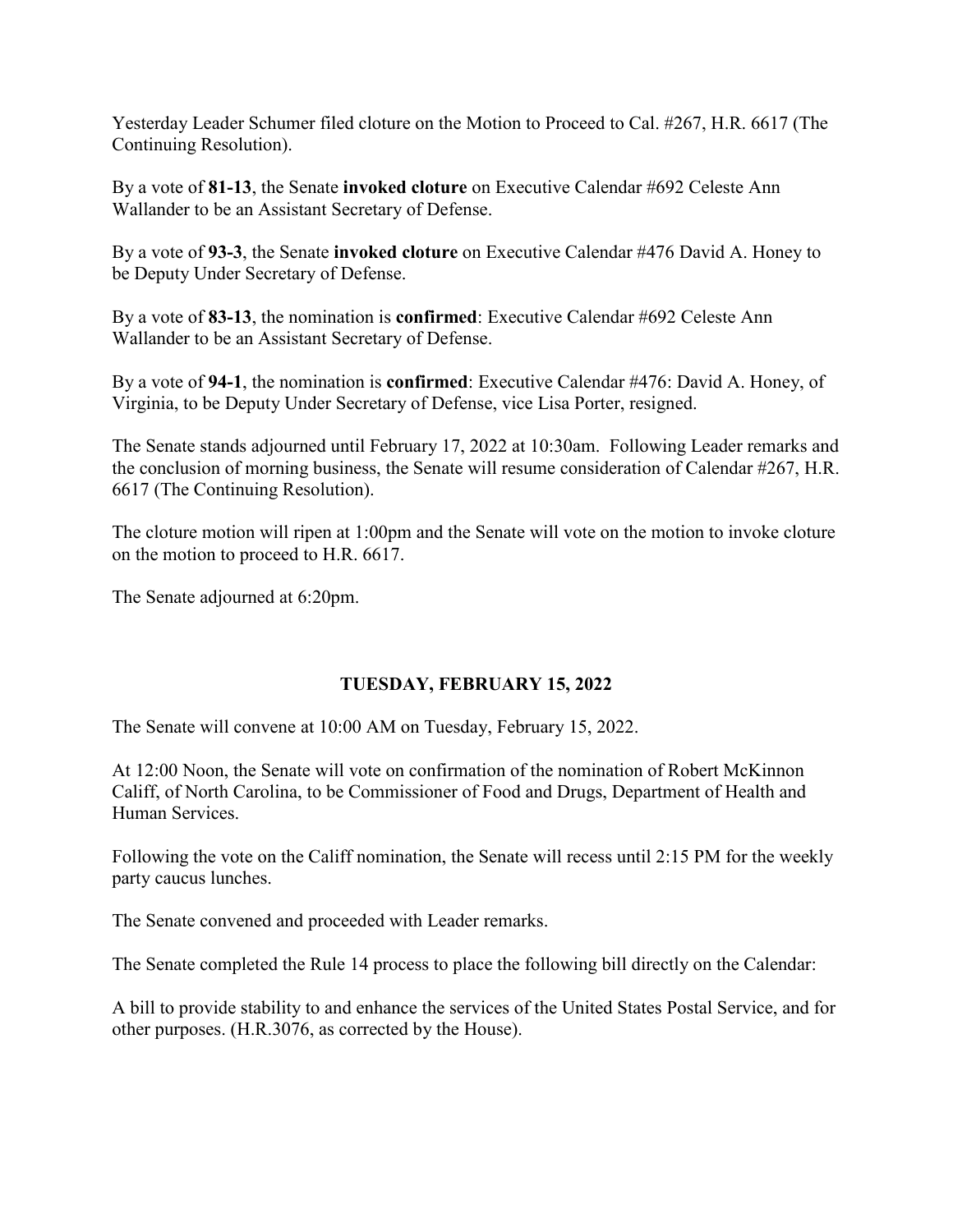**50-46,** with Senator Rounds voting **present**, the Senate **confirmed** the nomination of Robert McKinnon Califf, of North Carolina, to be Commissioner of Food and Drugs, Department of Health and Human Services.

Leader Schumer filed cloture on the Motion to Proceed to Cal. #267, H.R. 6617 (The Continuing Resolution).

The Senate will convene at 10:00 AM on Wednesday, February 16, 2022.

At 11:30 AM, the Senate will proceed to two roll call votes:

- 1. Motion to Invoke Cloture on Executive Calendar #692 Celeste Ann Wallander to be an Assistant Secretary of Defense.
- 2. Motion to Invoke Cloture on Executive Calendar #476 David A. Honey to be Deputy Under Secretary of Defense.

At 3:30 PM, if cloture is invoked, the Senate will proceed to two roll call votes:

- 1. Confirmation of Executive Calendar #692 Celeste Ann Wallander to be an Assistant Secretary of Defense.
- 2. Confirmation of Executive Calendar #476 David A. Honey to be Deputy Under Secretary of Defense.

Tonight, Leader Schumer filed cloture on the Motion to Proceed to Cal. #267, H.R. 6617 (The Continuing Resolution).

The Senate adjourned at 6:16 PM.

# **MONDAY, FEBRUARY 14, 2022**

The Senate stands adjourned until 3:00pm on Monday, February 14, 2022. Following Leader remarks, the Senate will resume consideration of the motion to proceed to Calendar #266, [H.R.3076,](http://www.congress.gov/bill/117th-congress/house-bill/3076) to provide stability to and enhance the services of the United States Postal Service, and for other purposes.

5:30pm, the Senate will vote on the motion to invoke cloture on the motion to proceed to the bill.

Cloture was filed on [Executive Calendar #668,](https://www.congress.gov/search?searchResultViewType=compact&q=%7b%22source%22:%22nominations%22,%22search%22:%22calendar+668%22,%22congress%22:%22117%22%7d) Robert McKinnon Califf, of North Carolina, to be Commissioner of Food and Drugs, Department of Health and Human Services.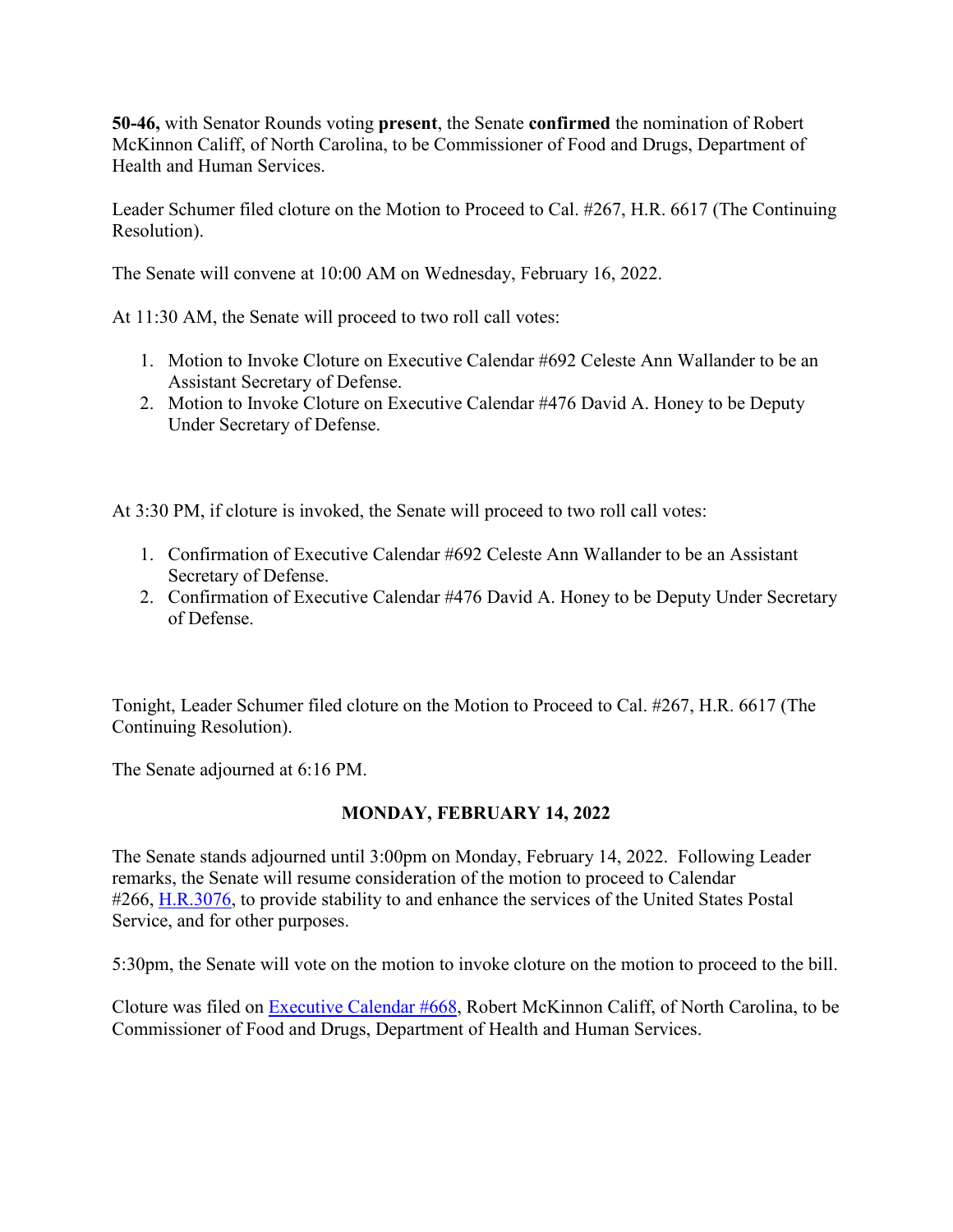Leader Schumer asked unanimous consent to fix a paperwork issue with H.R.3076 (United States Postal Service reform bill) while keeping the bill in the same procedural posture. Sen. Scott (R-FL) objected.

By voice vote, the Senate agreed to the request that the Senate return to the House the bill H.R. 3076 (Postal reform bill).

**Invoked**, **49-45**: Motion to invoke cloture on the nomination of Robert McKinnon Califf, of North Carolina, to be Commissioner of Food and Drugs, Department of Health and Human Services.

The Senate will convene at 10:00 AM on Tuesday, February 15, 2022.

At 12:00 Noon, the Senate will vote on confirmation of the nomination of Robert McKinnon Califf, of North Carolina, to be Commissioner of Food and Drugs, Department of Health and Human Services.

Following the vote on the Califf nomination, the Senate will recess until 2:15 PM for the weekly party caucus lunches.

Tonight, Leader Schumer filed cloture on the following nominations:

- 1. Executive Calendar #692 Celeste Ann Wallander to be an Assistant Secretary of Defense.
- 2. Executive Calendar #476 David A. Honey to be Deputy Under Secretary of Defense.

The Senate adjourned at 7:53 PM.

## **THURSDAY, FEBRUARY 10, 2022**

The Senate will convene at 10:00am on Thursday, February 10, 2022.

Following Leader remarks the Senate will proceed to the consideration of Calendar #264, H.R.4445, Ending Forced Arbitration of Sexual Assault and Sexual Harassment Act. The time until 11:00am will be equally divided between the two Leaders. At approximately 11:00am the Senate is anticipated to voice vote on passage of the bill.

Upon disposition of H.R.4445, the Senate will then proceed to Executive Session and resume consideration of Executive Calendar #705 Max Vekich, of Washington, to be a Federal Maritime Commissioner for a term expiring June 30, 2026, vice Michael A. Khouri, term expired.

At 11:45am the Senate will vote on the motion to invoke cloture on the Vekich nomination. If cloture is invoked, the confirmation vote will occur sometime between 1:30pm and 1:45pm.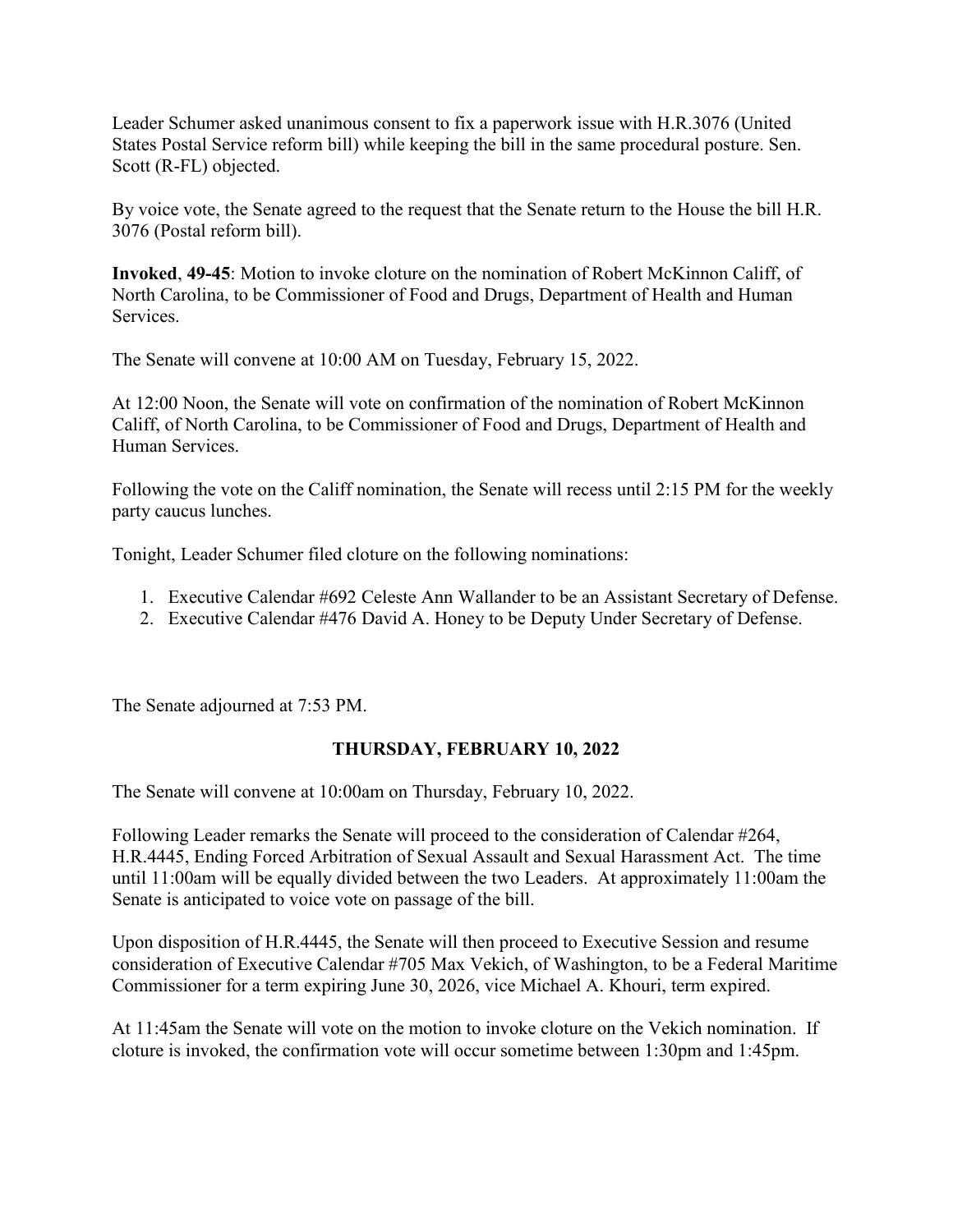Leader Schumer filed cloture on the Motion to Proceed to H.R.3076, Postal Service Reform Act of 2022.

Leader Schumer filed cloture on Executive Calendar #668, Robert McKinnon Califf to be Commissioner of Food and Drugs, Department of Health and Human Services.

Motion **agreed** to **52-45**: Motion to invoke cloture on Executive Calendar #705 Max Vekich to be a Federal Maritime Commissioner for a term expiring June 30, 2026.

By a vote of **51-43** the Senate **confirmed** Executive Calendar #705 Max Vekich to be a Federal Maritime Commissioner for a term expiring June 30, 2026.

The Senate stands adjourned until 3:00pm on Monday, February 14, 2022.

Following Leader remarks the Senate will resume consideration of the motion to proceed to Calendar #266, H.R.3076, to provide stability to and enhance the services of the United States Postal Service, and for other purposes.

At 5:30pm, the Senate will vote on the motion to invoke cloture on the motion to proceed to the bill.

Cloture was filed on Executive Calendar #668 Robert McKinnon Califf, of North Carolina, to be Commissioner of Food and Drugs, Department of Health and Human Services, vice Stephen Hahn

The Senate adjourned at 3:30pm.

## **WEDNESDAY, FEBRUARY 9, 2022**

The Senate stands adjourned until 10:00am on Wednesday, February 9, 2022. Following Leader remarks, the Senate will proceed to Executive Session and resume consideration of [Executive](https://www.congress.gov/search?searchResultViewType=compact&q=%7b%22source%22:%22nominations%22,%22search%22:%22calendar+498%22,%22congress%22:%22117%22%7d)  [Calendar #498](https://www.congress.gov/search?searchResultViewType=compact&q=%7b%22source%22:%22nominations%22,%22search%22:%22calendar+498%22,%22congress%22:%22117%22%7d) Douglas R. Bush, of Virginia, to be an Assistant Secretary of the Army.

11:30am, the Senate will vote on confirmation of the Nathan nomination and on the motion to invoke cloture on the Bush nomination.If cloture is invoked, at approximately 2:15pm, the Senate will vote on confirmation of the Bush nomination.

Additional roll call votes are expected during Wednesday's session in relation to the nominations in the list below.

- 1. Executive Calendar #495 John Patrick Coffey, of New York, to be General Counsel of the Department of the Navy
- 2. Executive Calendar #496 Alexandra Baker, of New Jersey, to be a Deputy Under Secretary of Defense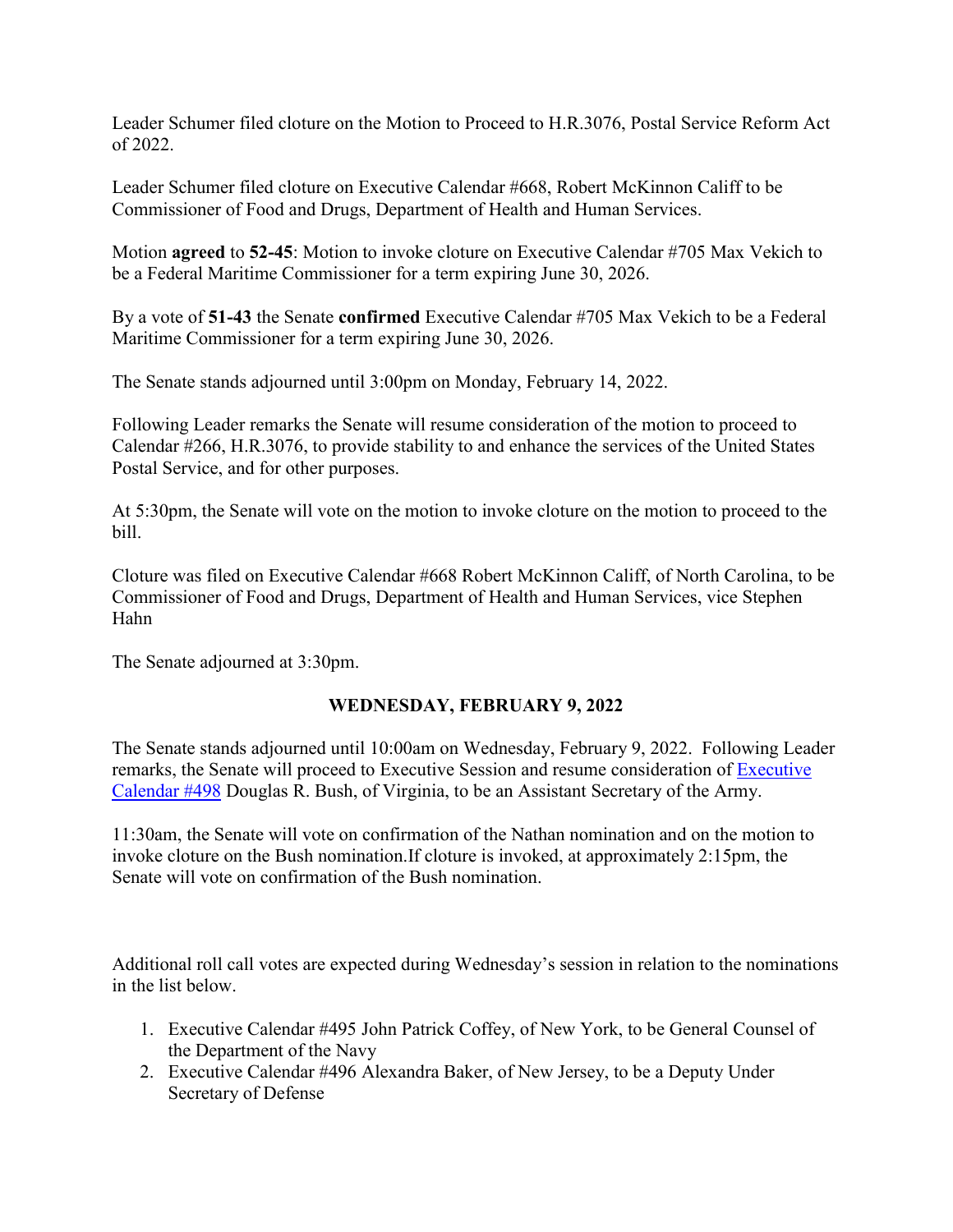- 3. Executive Calendar #673 Reta Jo Lewis, of Georgia, to be President of the Export-Import Bank of the United States for a term expiring January 20, 2025
- 4. Executive Calendar #654 Leonard Philip Stark, of Delaware, to be United States Circuit Judge for the Federal Circuit
- 5. Executive Calendar #636 Neil Harvey MacBride, of Virginia, to be General Counsel for the Department of the Treasury.

Cloture has been filed on [Executive Calendar #705,](https://www.congress.gov/search?searchResultViewType=compact&q=%7b%22source%22:%22nominations%22,%22search%22:%22calendar+705%22,%22congress%22:%22117%22%7d) Max Vekich, of Washington, to be a Federal Maritime Commissioner for a term expiring June 30, 2026. Absent an agreement, the cloture motion will ripen one hour after the Senate convenes on Thursday.

The vote on the motion to discharge the nomination of Sam Bagenstos to be General Counsel to the Department of Health and Human Services from the Finance Committee will occur at a time to be determined by the Majority Leader in consultation with the Republican Leader.

By a vote of **72-24**, the nomination is **confirmed**: Executive Calendar #627 Scott A. Nathan to be Chief Executive Officer of the United States International Development Finance Corporation.

By a vote of **95-2**, the Senate **agreed to** Invoke Cloture on Executive Calendar #498 Douglas R. Bush, of Virginia, to be an Assistant Secretary of the Army, vice Bruce D. Jette.

2 votes at 2:15pm today:

- 1. Confirmation of Executive Calendar #498, Douglas R. Bush, of Virginia, to be an Assistant Secretary of the Army
- 2. Confirmation of Executive Calendar #495, John Patrick Coffey to be General Counsel of the Department of the Navy.

By a vote of **93-2**, the Senate **confirmed** Executive Calendar #498 Douglas R. Bush to be an Assistant Secretary of the Army.

By a vote of **79-17** the Senate **confirmed** Executive Calendar #495, John Patrick Coffey to be General Counsel of the Department of the Navy.

At 6:00pm tonight the Senate is anticipated to proceed to votes on the following:

- 1. Executive Calendar #496 Alexandra Baker, of New Jersey, to be a Deputy Under Secretary of Defense
- 2. Executive Calendar #673 Reta Jo Lewis, of Georgia, to be President of the Export-Import Bank of the United States for a term expiring January 20, 2025
- 3. Executive Calendar #654 Leonard Philip Stark, of Delaware, to be United States Circuit Judge for the Federal Circuit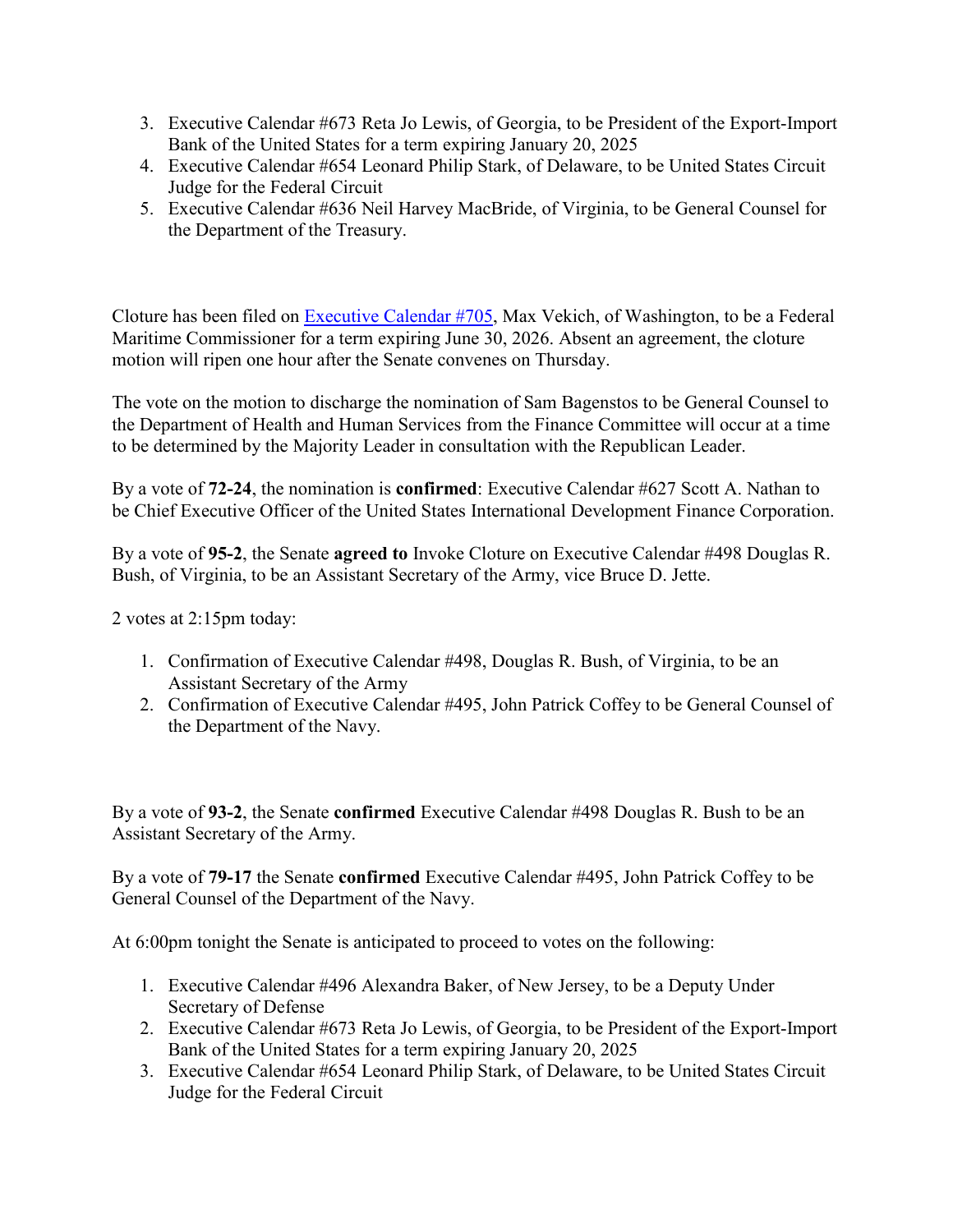- 4. Executive Calendar #636 Neil Harvey MacBride, of Virginia, to be General Counsel for the Department of the Treasury.
- 5. Motion to discharge the nomination of Sam Bagenstos to be General Counsel to the Department of Health and Human Services from the Finance Committee

By a vote of **75-21** the nomination is **confirmed**: Executive Calendar #496 Alexandra Baker to be a Deputy Under Secretary of Defense.

By a vote of **56-40** the nomination is **confirmed**: Executive Calendar #673 Reta Jo Lewis to be President of the Export-Import Bank of the United States for a term expiring January 20, 2025.

By a vote of **61-35** the nomination is **confirmed**. Executive Calendar #654 Leonard Philip Stark to be United States Circuit Judge for the Federal Circuit.

By a vote of **61-33** the nomination is **confirmed**. Executive Calendar #636 Neil Harvey MacBride to be General Counsel for the Department of the Treasury.

By a vote of **48-47** the motion is **agreed** to. Motion to discharge from Finance Committee PN1026 Samuel R. Bagenstos, of Michigan, to be General Counsel of the Department of Health and Human Services.

The Senate stands adjourned until February 10, 2022 at 10:00am.

Following Leader remarks the Senate will proceed to the consideration of Calendar #264, H.R.4445, Ending Forced Arbitration of Sexual Assault and Sexual Harassment Act. The time until 11:00am will be equally divided between the two Leaders. At approximately 11:00am the Senate is anticipated to voice vote on passage of the bill.

Upon disposition of H.R.4445, the Senate will then proceed to Executive Session and resume consideration of Executive Calendar #705 Max Vekich, of Washington, to be a Federal Maritime Commissioner for a term expiring June 30, 2026, vice Michael A. Khouri, term expired.

At 11:45pm the Senate will vote on the motion to invoke cloture on the Vekich nomination. If cloture is invoked, the confirmation vote will occur sometime between 1:30pm and 1:45pm

The Senate adjourned at 7:56pm.

## **TUESDAY, FEBRUARY 8, 2022**

The Senate will convene at 10:00 AM on Tuesday, February 8, 2022.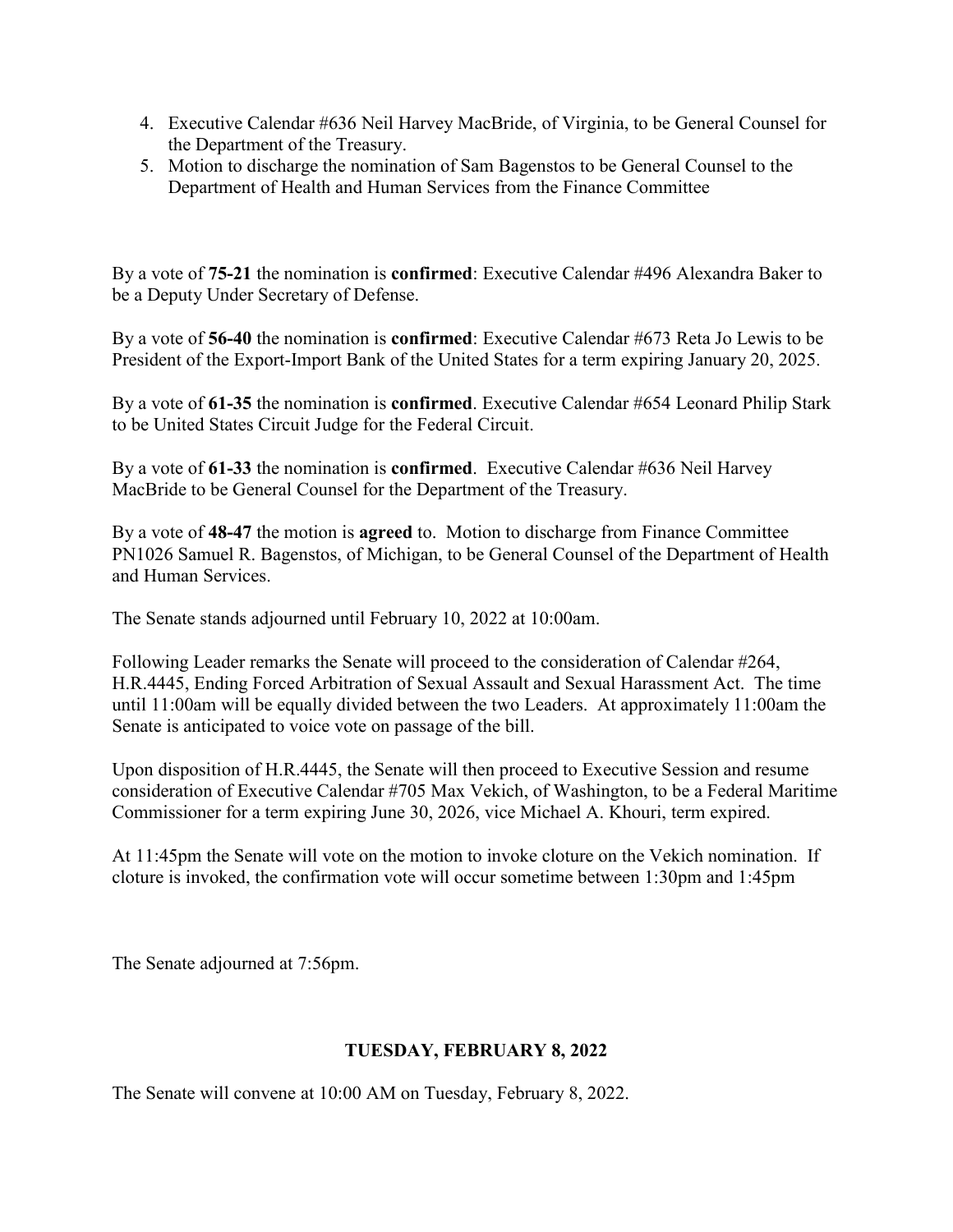At 11:45 AM, the Senate will proceed to two roll call votes:

- 1. Confirmation of John P. Howard III to be an Associate Judge of the District of Columbia Court of Appeals for the term of fifteen years.
- 2. Confirmation of Loren L. AliKhan to be an Associate Judge of the District of Columbia Court of Appeals for a term of fifteen years.

Following the AliKhan vote, the Senate will recess until 2:15 PM for the weekly party caucus lunches.

At 2:30 PM, the Senate will proceed to two roll call votes:

- 1. Confirmation of Amy Gutmann to be Ambassador Extraordinary and Plenipotentiary of the United States of America to the Federal Republic of Germany.
- 2. Confirmation of Lisa A. Carty to be Representative of the United States of America on the Economic and Social Council of the United Nations, with the rank of Ambassador.

Further votes are expected (it's possible there will be a long series of votes tonight).

Under a previous unanimous consent agreement, at a time to be determined the Senate will vote on confirmation of the following nominations:

- 1. Scott A. Nathan to be Chief Executive Officer of the United States International Development Finance Corporation.
- 2. Chantale Yokmin Wong to be United States Director of the Asian Development Bank, with the rank of Ambassador.
- 3. John Patrick Coffey to be General Counsel of the Department of the Navy.
- 4. Alexandra Baker to be a Deputy Under Secretary of Defense.
- 5. Reta Jo Lewis to be President of the Export-Import Bank of the United States for a term expiring January 20, 2025.
- 6. Leonard Philip Stark to be United States Circuit Judge for the Federal Circuit.

**Confirmed** by a vote of **62-34**: Executive Calendar #613, John P. Howard III to be an Associate Judge of the District of Columbia Court of Appeals for the term of fifteen years.

**Confirmed** by a vote of **55-41**: Loren L. AliKhan to be an Associate Judge of the District of Columbia Court of Appeals for a term of fifteen years.

**Confirmed**, **54-42**: Amy Gutmann to be Ambassador Extraordinary and Plenipotentiary of the United States of America to the Federal Republic of Germany.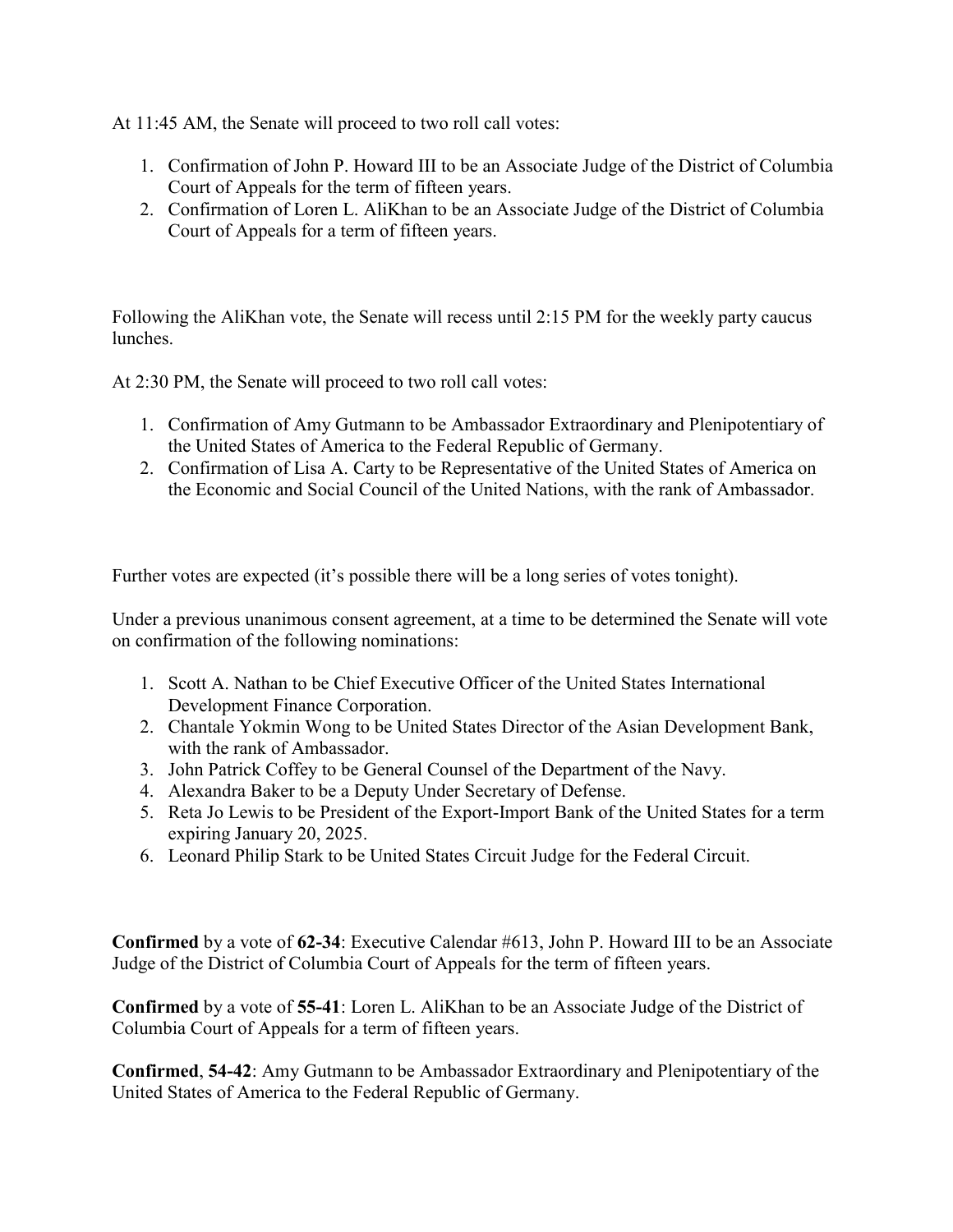**Confirmed** by a vote of **68-27**: Executive Calendar #649, Lisa A. Carty to be Representative of the United States of America on the Economic and Social Council of the United Nations.

**Confirmed** by a vote of **66-31**: Executive Calendar #616, Chantale Yokmin Wong to be United States Director of the Asian Development Bank, with the rank of Ambassador.

Leader Schumer filed cloture on Executive Calendar #705, Max Vekich to be Federal Maritime Commissioner.

Leader Schumer made a motion to discharge from the Finance Committee PN1026, Samuel R. Bagenstos, of Michigan, to be General Counsel of the Department of Health and Human Services. The vote on the motion to discharge will occur at a time to be determined.

The Senate will convene at 10:00 AM on Wednesday, February 9, 2022.

At 11:30 AM, the Senate will proceed to two roll call votes:

- 1. Confirmation of Scott A. Nathan to be Chief Executive Officer of the United States International Development Finance Corporation.
- 2. Motion to Invoke Cloture on the nomination of Douglas R. Bush to be an Assistant Secretary of the Army.

At 2:15 PM, if cloture is invoked, the Senate will vote on confirmation of the Bush nomination.

On Tuesday, February 8, 2022:

- 1. Leader Schumer filed cloture on Executive Calendar #705, Max Vekich to be Federal Maritime Commissioner.
- 2. The cloture motion on the nomination of Homer L. Wilkes to be Under Secretary of Agriculture for Natural Resources and Environment was withdrawn, and the Senate confirmed the nomination by voice vote.
- 3. Leader Schumer made a motion to discharge from the Finance Committee PN1026, Samuel R. Bagenstos, of Michigan, to be General Counsel of the Department of Health and Human Services. The vote on the motion to discharge will occur at a time to be determined.

Under a previous unanimous consent agreement, at a time to be determined the Senate will vote on confirmation of the following nominations:

- 1. John Patrick Coffey to be General Counsel of the Department of the Navy.
- 2. Alexandra Baker to be a Deputy Under Secretary of Defense.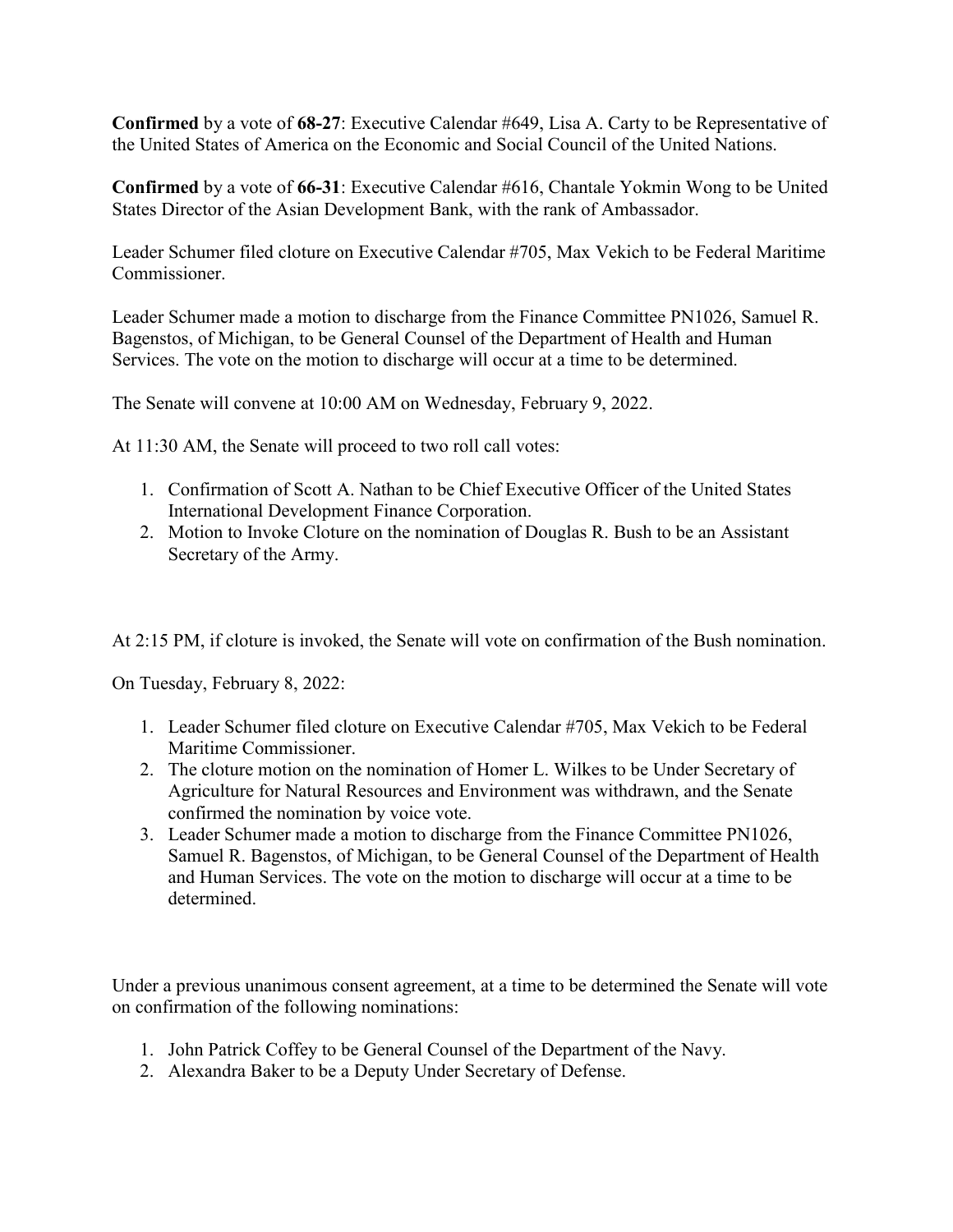- 3. Reta Jo Lewis to be President of the Export-Import Bank of the United States for a term expiring January 20, 2025.
- 4. Leonard Philip Stark to be United States Circuit Judge for the Federal Circuit.

The Senate adjourned at 6:57 PM.

## **MONDAY, FEBRUARY 7, 2022**

The Senate will convene at 3:00 PM on Monday, February 7, 2022.

At 5:30 PM, the Senate will proceed to two roll call votes*:*

- 1. Confirmation of Executive Calendar #556 Ebony M. Scott to be an Associate Judge of the Superior Court of the District of Columbia for the term of fifteen years.
- 2. Confirmation of Executive Calendar #557 Donald Walker Tunnage to be an Associate Judge of the Superior Court of the District of Columbia for a term of fifteen years.

Under a previous unanimous consent agreement, at a time to be determined the Senate will have 30 minutes of debate followed by a vote on confirmation of the nomination of Neil Harvey MacBride to be General Counsel for the Department of the Treasury.

Also under a previous unanimous consent agreement, at a time to be determined the Senate will vote on confirmation of the following nominations:

- 1. John P. Howard III to be an Associate Judge of the District of Columbia Court of Appeals for the term of fifteen years.
- 2. Loren L. AliKhan to be an Associate Judge of the District of Columbia Court of Appeals for a term of fifteen years.
- 3. Amy Gutmann to be Ambassador Extraordinary and Plenipotentiary of the United States of America to the Federal Republic of Germany.
- 4. Lisa A. Carty to be Representative of the United States of America on the Economic and Social Council of the United Nations, with the rank of Ambassador.
- 5. Scott A. Nathan to be Chief Executive Officer of the United States International Development Finance Corporation.
- 6. Chantale Yokmin Wong to be United States Director of the Asian Development Bank, with the rank of Ambassador.
- 7. John Patrick Coffey to be General Counsel of the Department of the Navy.
- 8. Alexandra Baker to be a Deputy Under Secretary of Defense.
- 9. Reta Jo Lewis to be President of the Export-Import Bank of the United States for a term expiring January 20, 2025.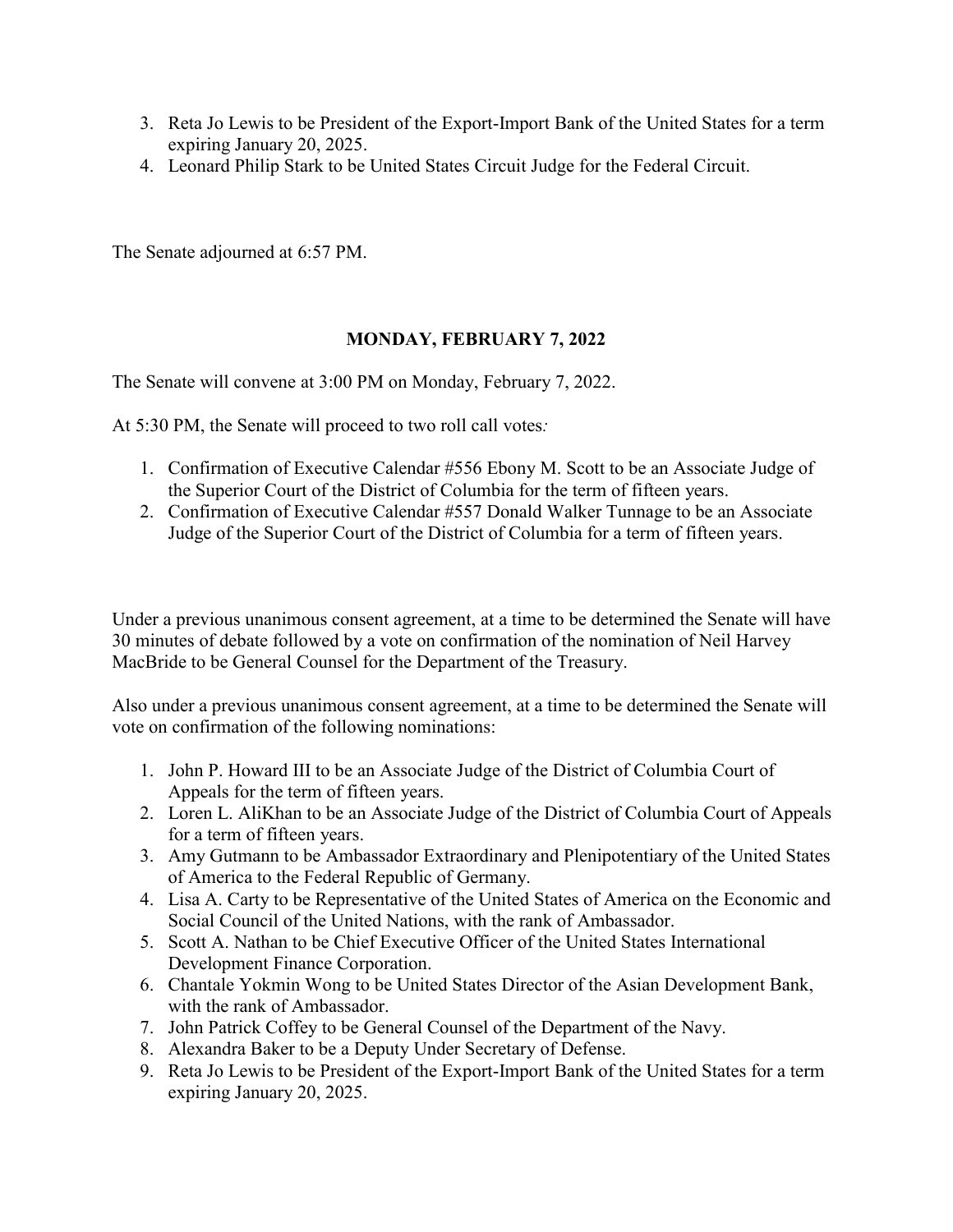10. Leonard Philip Stark to be United States Circuit Judge for the Federal Circuit.

Leader Schumer filed cloture on the following nominations:

1. Executive Calendar #498, Douglas R. Bush to be an Assistant Secretary of the Army.

2. Executive Calendar #362, Homer L. Wilkes to be Under Secretary of Agriculture for Natural Resources and Environment.

## **Roll Call Votes**

- 1. Confirmation of Executive Calendar #556 Ebony M. Scott, of the District of Columbia, to be an Associate Judge of the Superior Court of the District of Columbia; confirmed: 55- 38.
- 2. Confirmation of Executive Calendar #557 Donald Walker Tunnage, of the District of Columbia, to be an Associate Judge of the Superior Court of the District of Columbia; confirmed: 54-39.

## **Executive Business**

By voice vote, confirmed the following nominations:

# MILLENNIUM CHALLENGE CORPORATION

Executive Calendar #648 - Alice P. Albright, of the District of Columbia, to be Chief Executive Officer, Millennium Challenge Corporation

# PRIVACY AND CIVIL LIBERTIES OVERSIGHT BOARD

Executive Calendar #721 - Sharon Bradford Franklin, to be Chairman and Member of the Privacy and Civil Liberties Oversight Board for the remainder of the term expiring January 29, 2024

Executive Calendar #722 - Beth Ann Williams, to be a Member of the Privacy and Civil Liberties Oversight Board for a term expiring January 29, 2026

During Monday's session, ML Schumer filed cloture on the following nominations:

- 1. Executive Calendar #498 Douglas R. Bush, of Virginia, to be an Assistant Secretary of the Army
- 2. Executive Calendar #362 Homer L. Wilkes, of Mississippi, to be Under Secretary of Agriculture for Natural Resources and Environment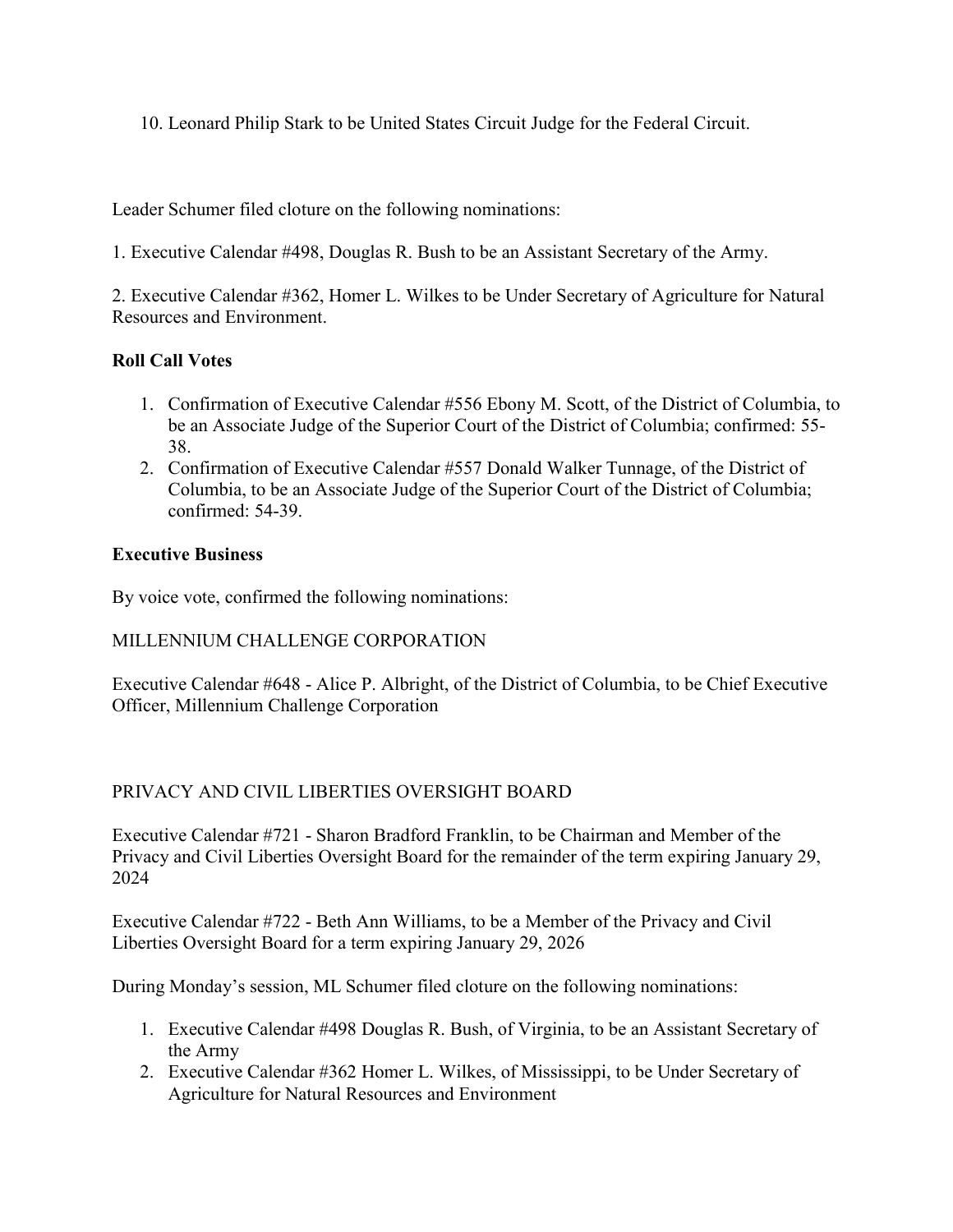The Senate will convene at 10:00 AM on Tuesday, February 8, 2022.

At 11:45 AM, the Senate will proceed to two roll call votes:

- 1. Confirmation of John P. Howard III to be an Associate Judge of the District of Columbia Court of Appeals for the term of fifteen years.
- 2. Confirmation of Loren L. AliKhan to be an Associate Judge of the District of Columbia Court of Appeals for a term of fifteen years.

Following the AliKhan vote, the Senate will recess until 2:15 PM for the weekly party caucus lunches.

At 2:30 PM, the Senate will proceed to two roll call votes:

- 1. Confirmation of Amy Gutmann to be Ambassador Extraordinary and Plenipotentiary of the United States of America to the Federal Republic of Germany.
- 2. Confirmation of Lisa A. Carty to be Representative of the United States of America on the Economic and Social Council of the United Nations, with the rank of Ambassador.

The Senate recessed at 7:03 PM.

#### **THURSDAY, FEBRUARY 3, 2022**

The Senate will convene at 10:00 AM on Thursday, February 3, 2022

The Senate will recess from 11:00 AM until 12:30 PM to allow for an all Senators briefing in the CVC auditorium.

At approximately 12:30 PM, the Senate will proceed to three roll call votes:

- 1. Motion to invoke cloture on the nomination of Alexandra Baker to be a Deputy Under Secretary of Defense.
- 2. Motion to invoke cloture on the nomination of Reta Jo Lewis to be President of the Export-Import Bank of the United States for a term expiring January 20, 2025.
- 3. Motion to invoke cloture on the nomination of Leonard Philip Stark to be United States Circuit Judge for the Federal Circuit.

The Senate proceeded to Executive Session.

By a vote of **70-24**, the Senate **agreed to** the motion to invoke cloture on Executive Calendar #496, Alexandra Baker to be a Deputy Under Secretary of Defense.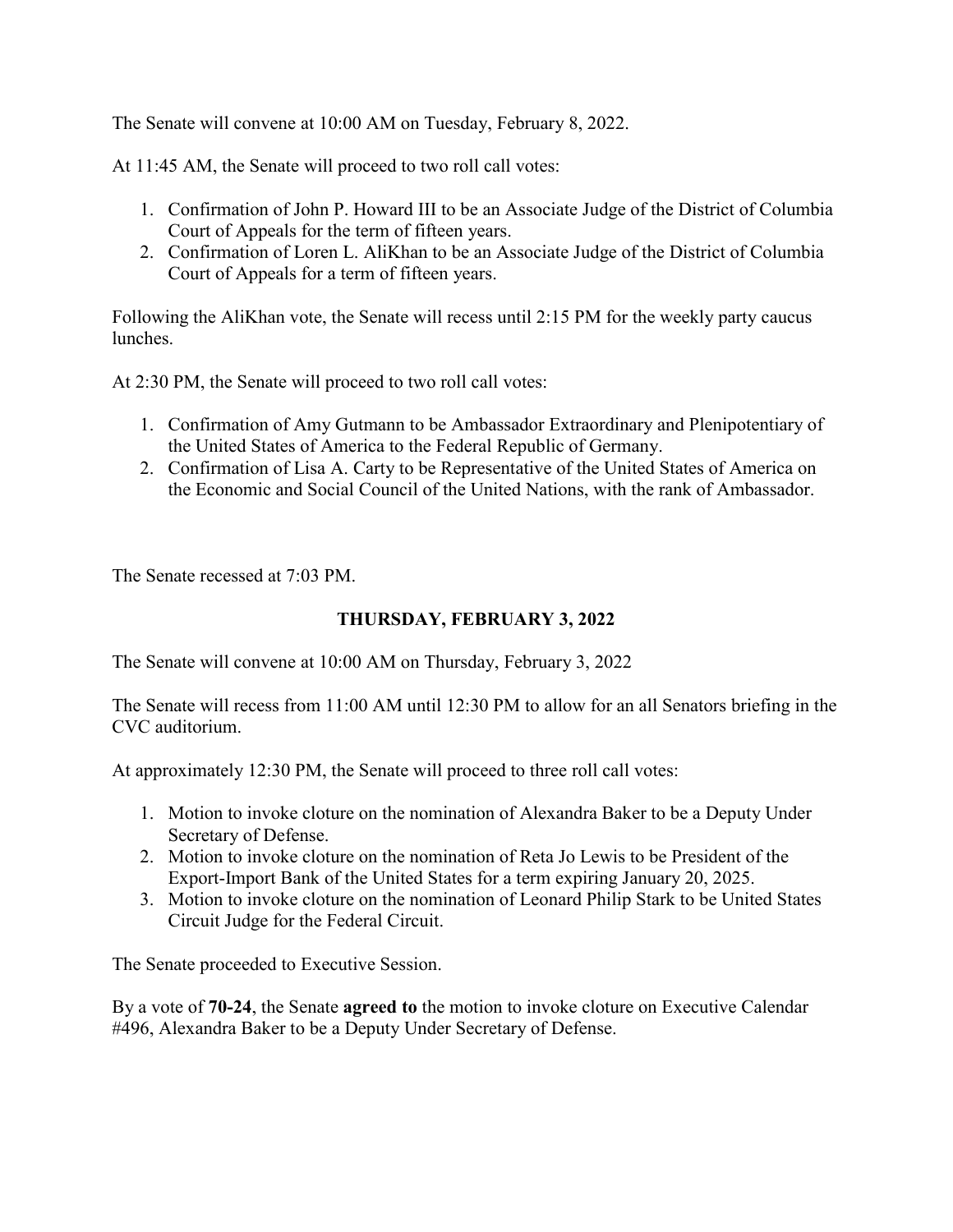By a vote of **54-39**, the Senate **agreed to** the motion to invoke cloture on Executive Calendar #673 Reta Jo Lewis to be President of the Export-Import Bank of the United States for a term expiring January 20, 2025.

By a vote of **54-33**, the Senate **agreed to** the motion to invoke cloture on the nomination of Leonard Philip Stark to be United States Circuit Judge for the Federal Circuit.

The Senate confirmed the following nominations en bloc by voice vote:

- 1. Executive Calendar #637 Claudia Slacik to be a Director of the Securities Investor Protection Corporation for a term expiring December 31, 2023.
- 2. Executive Calendar #702 Thomas E. Rothman to be a Member of the Board of Directors of the Corporation for Public Broadcasting for a term expiring January 31, 2026.
- 3. Executive Calendar #703 Elizabeth M. Sembler to be a Member of the Board of Directors of the Corporation for Public Broadcasting for a term expiring January 31, 2026.
- 4. Executive Calendar #709 Laura Gore Ross to be a Member of the Board of Directors of the Corporation for Public Broadcasting for a term expiring January 31, 2028.

The Senate stands in recess until 3:00 PM on Monday, February 7, 2022.

At 5:30 PM, the Senate will proceed to two roll call votes on the following:

- 1. Confirmation of Executive Calendar #556 Ebony M. Scott to be an Associate Judge of the Superior Court of the District of Columbia for the term of fifteen years.
- 2. Confirmation of Executive Calendar #557 Donald Walker Tunnage to be an Associate Judge of the Superior Court of the District of Columbia for a term of fifteen years.

The Senate recessed at 4:40 PM.

## **WEDNESDAY, FEBRUARY 2, 2022**

The Senate will convene at 10:00 AM on Wednesday, February 2, 2022.

At 11:00 AM, the Senate will proceed to three roll call votes on the following:

- 1. Confirmation of Rupa Ranga Puttagunta to be Associate Judge of the Superior Court of the District of Columbia for the term of fifteen years.
- 2. Motion to Invoke Cloture on Ebony M. Scott to be an Associate Judge of the Superior Court of the District of Columbia for the term of fifteen years.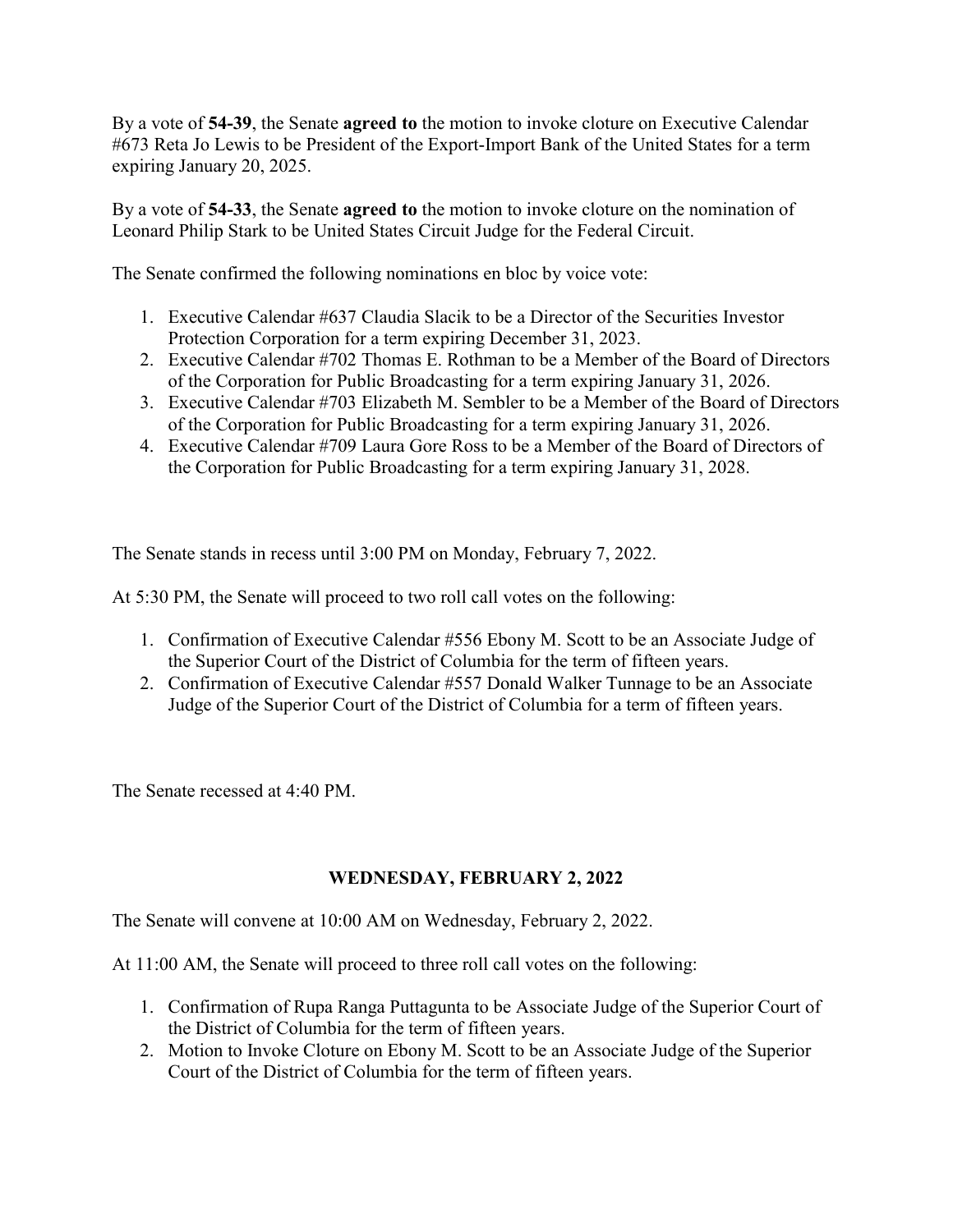3. Motion to Invoke Cloture on Donald Walker Tunnage to be an Associate Judge of the Superior Court of the District of Columbia for a term of fifteen years.

At 2:15 PM, the Senate will proceed to three roll call votes on the following:

- 1. Confirmation of Kenia Seoane Lopez to be an Associate Judge of the Superior Court of the District of Columbia for the term of fifteen years.
- 2. Confirmation of Sean C. Staples to be an Associate Judge of the Superior Court of the District of Columbia for the term of fifteen years.
- 3. Motion to Invoke Cloture on John P. Howard III to be an Associate Judge of the District of Columbia Court of Appeals for the term of fifteen years.

**Confirmed, 57-38**: Rupa Ranga Puttagunta to be Associate Judge of the Superior Court of the District of Columbia.

**Agreed to, 58-37**: Motion to Invoke Cloture on Ebony M. Scott to be an Associate Judge of the Superior Court of the District of Columbia.

**Agreed to, 57-38**: Motion to invoke cloture on Executive Calendar #557 Donald Walker Tunnage to be an Associate Judge of the Superior Court of the District of Columbia for a term of fifteen years.

3 votes at approximately 2:15pm.

**Confirmed by a vote of 59-38**: Executive Calendar #406 Kenia Seoane Lopez to be an Associate Judge of the Superior Court of the District of Columbia for the term of fifteen years.

**Confirmed by a vote of 59-38:** Executive Calendar #410 Sean C. Staples to be an Associate Judge of the Superior Court of the District of Columbia for the term of fifteen years.

**Invoked by a vote of 62-34**: Motion to invoke cloture on Executive Calendar #613 John P. Howard III to be an Associate Judge of the District of Columbia Court of Appeals for the term of fifteen years.

The Senate resumed consideration of Executive Calendar #613 John P. Howard III, of the District of Columbia, to be an Associate Judge of the District of Columbia Court of Appeals, post-cloture.

Tonight the Senate will proceed to cloture votes on the following Executive Calendar #'s: 614, 644, 649, 627, 616, 473, 474 and 495.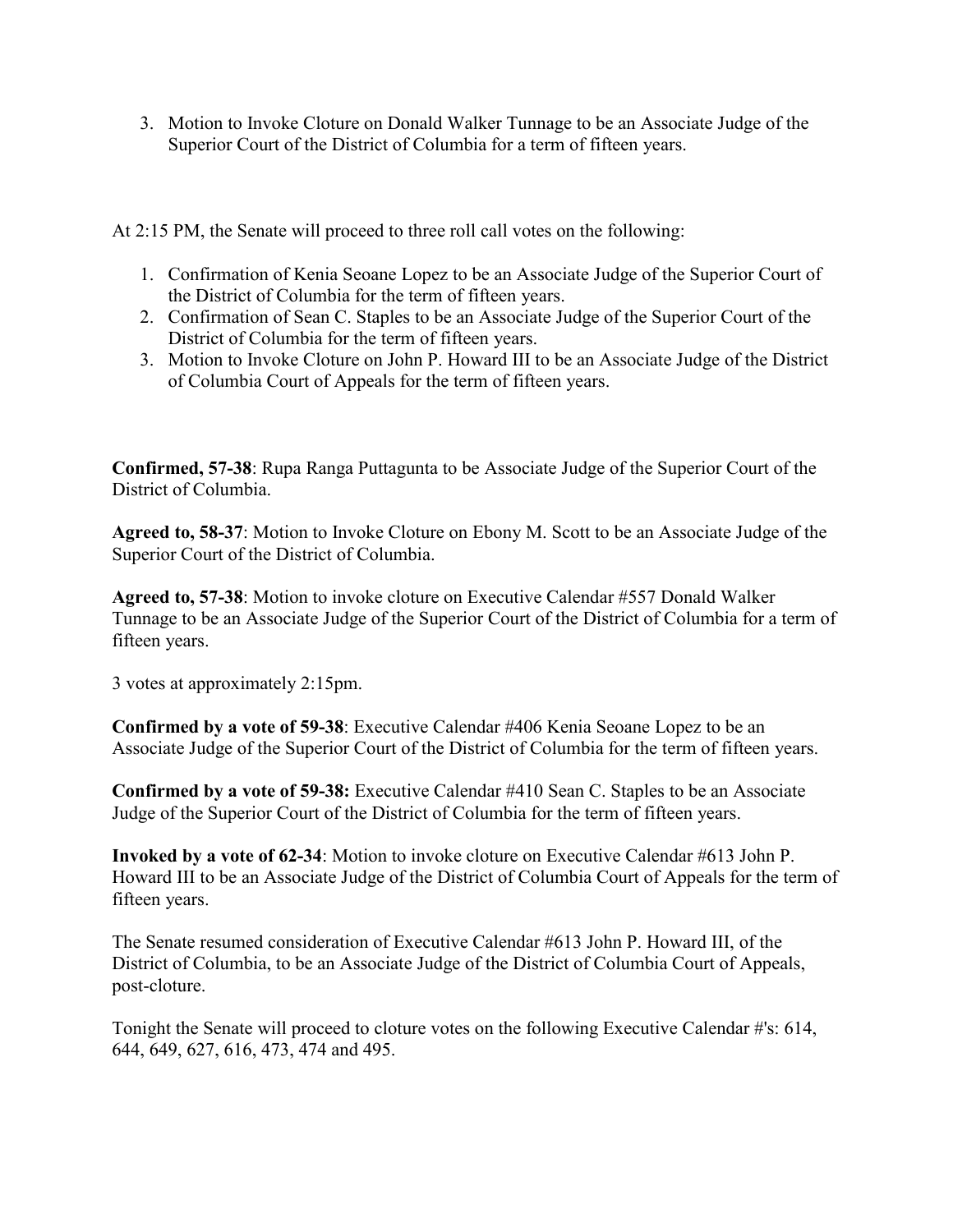**Motion agreed to, 55-40:** Motion to invoke cloture on Executive Calendar #614 Loren L. AliKhan to be an Associate Judge of the District of Columbia Court of Appeals for a term of fifteen years.

**Motion agreed to, 54-37:** Motion to invoke cloture on Executive Calendar #644 Amy Gutmann to be Ambassador Extraordinary and Plenipotentiary of the United States of America to the Federal Republic of Germany.

**Motion agreed to, 66-28:** Motion to invoke cloture on Executive Calendar #649 Lisa A. Carty to be Representative of the United States of America on the Economic and Social Council of the United Nations.

**Motion agreed to, 68-26:** Motion to invoke cloture on Executive Calendar #627 Scott A. Nathan to be Chief Executive Officer of the United States International Development Finance Corporation.

**Motion agreed to, 64-30:** Motion to invoke cloture on Executive Calendar #616 Chantale Yokmin Wong to be United States Director of the Asian Development Bank, with the rank of Ambassador.

**Confirmed by voice vote**: Executive Calendar #473 Gabriel Camarillo to be Under Secretary of the Army.

**Confirmed by voice vote**: Executive Calendar #474 Andrew Philip Hunter to be an Assistant Secretary of the Air Force.

**Motion agreed to**, **76-18**: Motion to invoke cloture on Executive Calendar #495 John Patrick Coffey to be General Counsel of the Department of the Navy.

**Confirmed by voice vote**: Executive Calendar #571 Shelly C. Lowe to be Chairperson of the National Endowment for the Humanities for a term of four years.

Military Promotions confirmed by Unanimous Consent: Executive Calendar #695-#700, and all nominations on the Secretary's Desk in the Air Force, Army, Marine Corps, and Navy.

Coast Guard Promotions confirmed by Unanimous Consent: All nominations on the Secretary's Desk in the Coast Guard.

There are no further roll call votes scheduled for today's sessions of the Senate.

Schumer passed by unanimous consent Executive Calendar #'s 695-700, and all nominations on the Secretary's Desk in the Air Force, Army, Marine Corps, and Navy.

The Senate stands adjourned until 10:00am Thursday, February 3, 2022.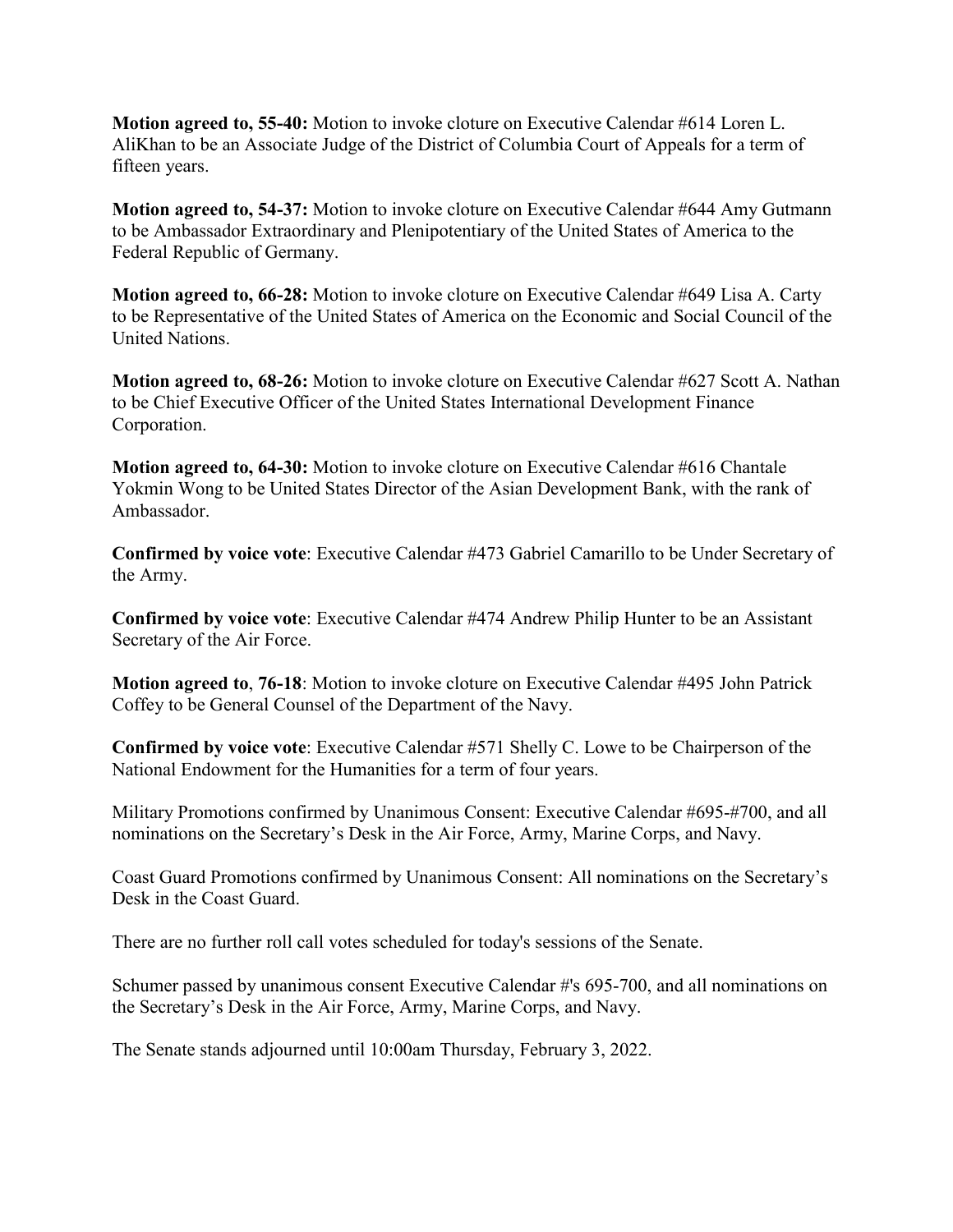Following leader remarks the Senate will proceed to Executive session and resume consideration Executive Calendar #496 Alexandra Baker, of New Jersey, to be a Deputy Under Secretary of Defense, vice James H. Anderson, resigned.

At 11:00am the Senate will recess until 12:30pm. Beginning shortly thereafter at approximately 12:30pm the Senate will proceed to three roll call votes on the following Executive Calendar #'s: 496, 673, and 654.

- Executive Calendar #496: Alexandra Baker, of New Jersey, to be a Deputy Under Secretary of Defense, vice James H. Anderson, resigned.
- Executive Calendar #673: Reta Jo Lewis, of Georgia, to be President of the Export-Import Bank of the United States for a term expiring January 20, 2025, vice Kimberly A. Reed, term expired.
- Executive Calendar #654: Leonard Philip Stark, of Delaware, to be United States Circuit Judge for the Federal Circuit, vice Kathleen M. O'Malley, retiring

The Senate adjourned at 9:33pm.

# **TUESDAY, FEBRUARY 1, 2022**

The Senate will convene at 10:00 AM on Tuesday, February 1, 2022.

At approximately 11:30 AM, the Senate will proceed to two roll call votes:

- 1. Confirmation of the nomination of Bridget Meehan Brennan to be United States District Judge for the Northern District of Ohio.
- 2. Motion to invoke cloture on the nomination of Charles Esque Fleming to be United States District Judge for the Northern District of Ohio.

Following the Fleming cloture vote, the Senate will recess until 2:15 PM to allow for the weekly caucus luncheons.

At approximately 2:15 PM, the Senate will proceed to two roll call votes:

1. Confirmation of the nomination of Charles Esque Fleming to be United States District Judge for the Northern District of Ohio.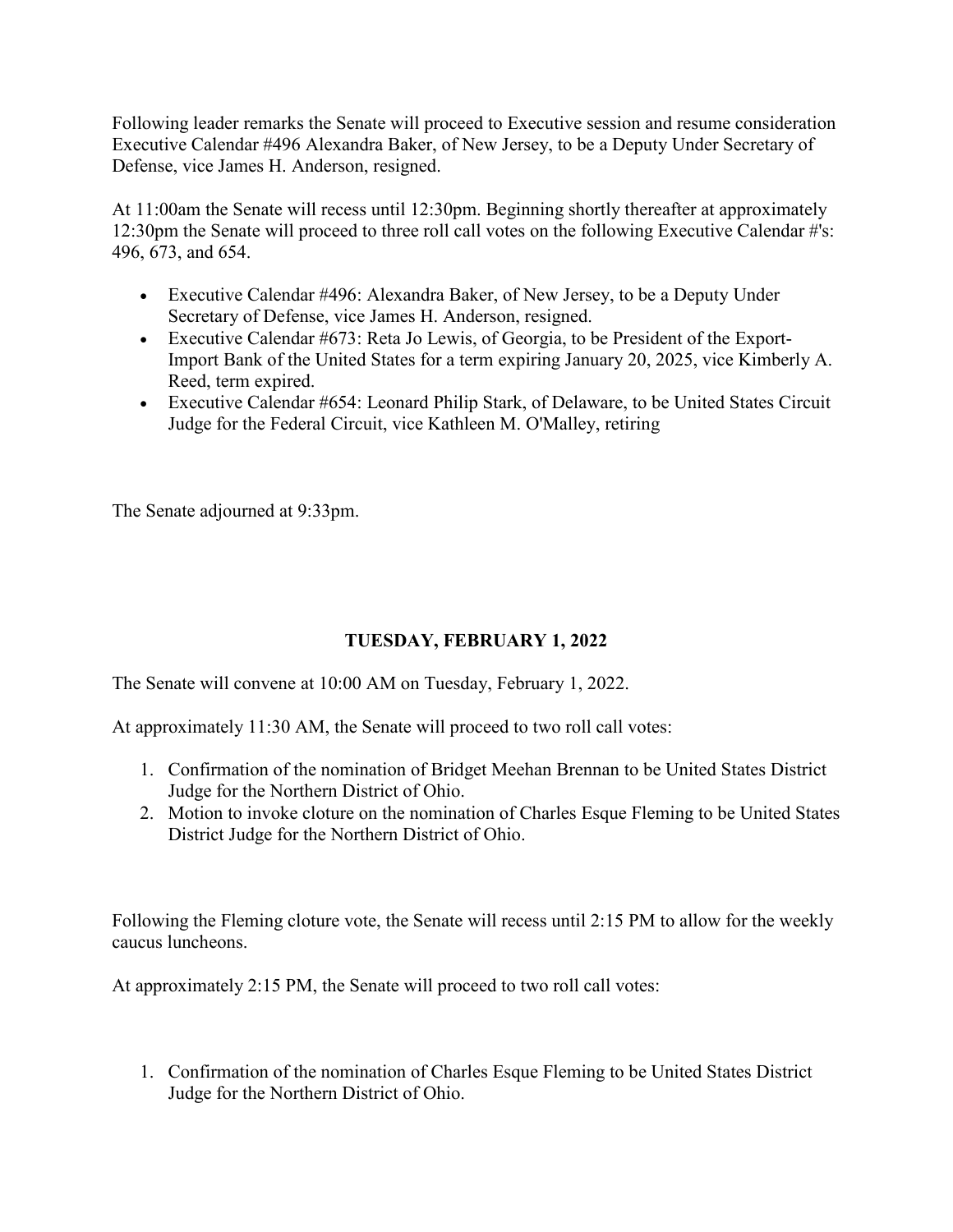2. Motion to invoke cloture on the nomination of David Augustin Ruiz to be United States District Judge for the Northern District of Ohio.

**Confirmed** by a vote of **61-35**: Executive Calendar #655 Bridget Meehan Brennan to be United States District Judge for the Northern District of Ohio.

**Motion agreed to, 55-41**: Motion to invoke cloture on Executive Calendar #657 Charles Esque Fleming to be United States District Judge for the Northern District of Ohio.

**Confirmed** by a vote of **56-42**: Executive Calendar #657, Charles Esque Fleming to be United States District Judge for the Northern District of Ohio.

**Motion agreed to, 59-38:** Motion to invoke cloture on Executive Calendar #658, David Augustin Ruiz, of Ohio, to be United States District Judge for the Northern District of Ohio.

**Confirmed, 62-35**: David Augustin Ruiz to be United States District Judge for the Northern District of Ohio.

**Motion agreed to, 59-38**: Motion to invoke cloture on Rupa Ranga Puttagunta to be Associate Judge of the Superior Court of the District of Columbia.

**Motion agreed to, 59-38**: Motion to invoke cloture on Kenia Seoane Lopez to be an Associate Judge of the Superior Court of the District of Columbia.

**Motion agreed to, 55-38**: Motion to invoke cloture on Sean C. Staples to be an Associate Judge of the Superior Court of the District of Columbia for the term of fifteen years.

The Senate will convene at 10:00 AM on Wednesday, February 2, 2022.

At 11:00 AM, the Senate will proceed to three roll call votes on the following:

- 1. Confirmation of Rupa Ranga Puttagunta to be Associate Judge of the Superior Court of the District of Columbia for the term of fifteen years.
- 2. Motion to Invoke Cloture on Ebony M. Scott to be an Associate Judge of the Superior Court of the District of Columbia for the term of fifteen years.
- 3. Motion to Invoke Cloture on Donald Walker Tunnage to be an Associate Judge of the Superior Court of the District of Columbia for a term of fifteen years.

At 2:15 PM, the Senate will proceed to three roll call votes on the following:

1. Confirmation of Kenia Seoane Lopez to be an Associate Judge of the Superior Court of the District of Columbia for the term of fifteen years.